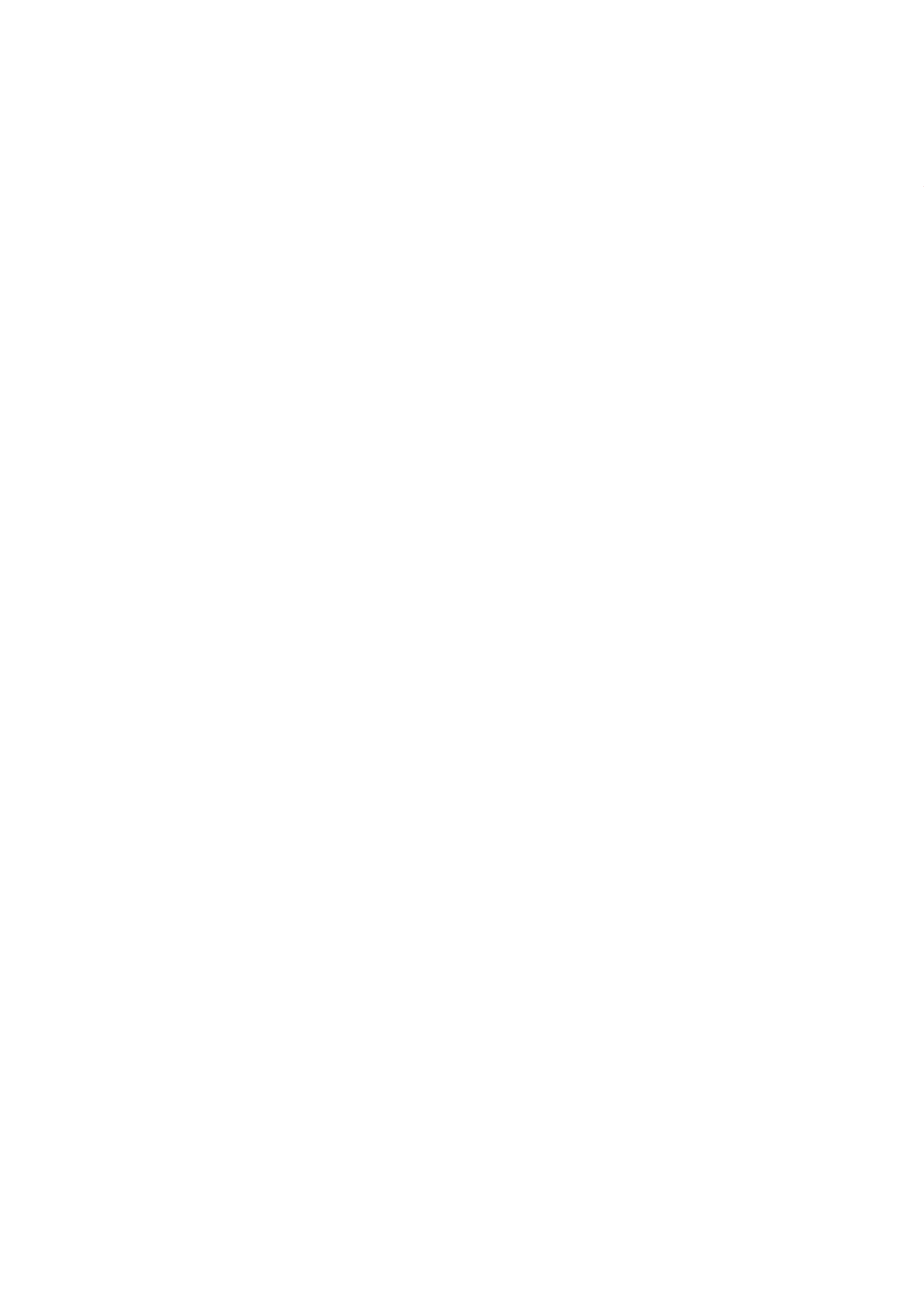

**CONTENT**

| 1. What is the purpose of the Anti-Corruption Guidelines?                  | 4  |
|----------------------------------------------------------------------------|----|
| 2. Corruption is forbidden worldwide.                                      |    |
| What does the term "corruption" mean?                                      | 5  |
| 3. Consequences of carrying out corrupt practices                          | 6  |
| 4. What are the typical situations in which corruption offences may occur? | 7  |
| Negotiation and contracting of business partners                           | 7  |
| Contributions made to officials and business partners                      | 13 |
| Sponsorship and donations                                                  | 16 |
| Shares in other companies                                                  | 18 |
| 5. General principles of conduct to prevent corruption practices           | 19 |
| 6. Measures of the SEAT Group to effectively combat corruption             | 21 |
| <b>Training and Information Activities</b>                                 | 21 |
| <b>Business Partner Check</b>                                              | 22 |
| <b>Consultation channels</b>                                               | 23 |
| Whistleblowing channels                                                    | 24 |
| 7. Relevant publications on anti-corruption                                | 26 |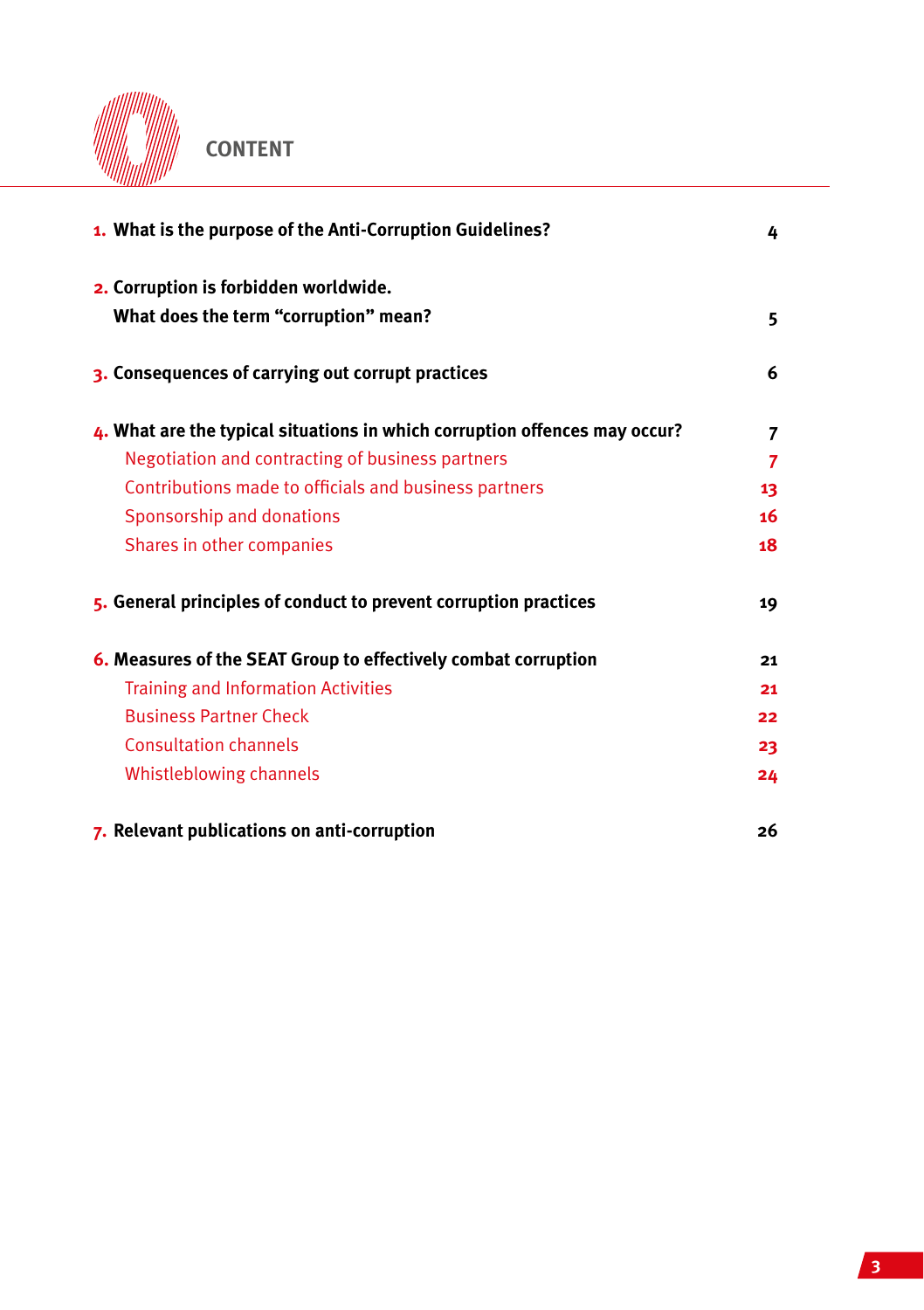

The Seat Group, together with the Volkswagen Group, stands for sustainable economic activities and fair business practice, **absent of corruption**. For this reason, any corrupt conduct that may impact the company and its reputation, as it is proclaimed in the Code of Conduct of the SEAT Group, shall be combated and rejected.

Through this Guidelines<sup>1</sup> we are expressly giving ourselves an irrevocable commitment to core values such as **integrity, fairness, sustainability and partnership**. Each one of us, as employees<sup>2</sup> of the Group, must respect, without reservation, the principles and values of our company and, therefore, contribute to the protection of our surroundings before any corrupt practice.

Furthermore, through the Volkswagen Group, we are also actively involved in the UN Global Compact, a United Nations initiative to develop companies' social commitment. This commitment is also a sign of our own business understanding by performing socially responsible company actions.

In order to help you to identify and to avoid evidence or corrupt offences, we offer you this Guidelines in which, among others issues, we approach situations in which you may be involved eventually and we offer you advice on how to confront them.

Thank you for collaborating in the fight against corruption. **"Tú eres parte de todos".**

**The Executive Committee:**

de Men

Putder

**H. Kintscher** 

**Offermann** 

Dr. M. Rabe

A. Tostmann



R Paredes

*1 This Guideline shall be considered for the purposes of information only. Legal references included herein do not exclude or substitute the fulfillment of legislation in force.* 

*2. The text will hereinafter refer to employees as male for the sake of clarity. Such references are to be understood as applying to both male and female employees. References are to male employees for editorial purposes only and have no b other significance.*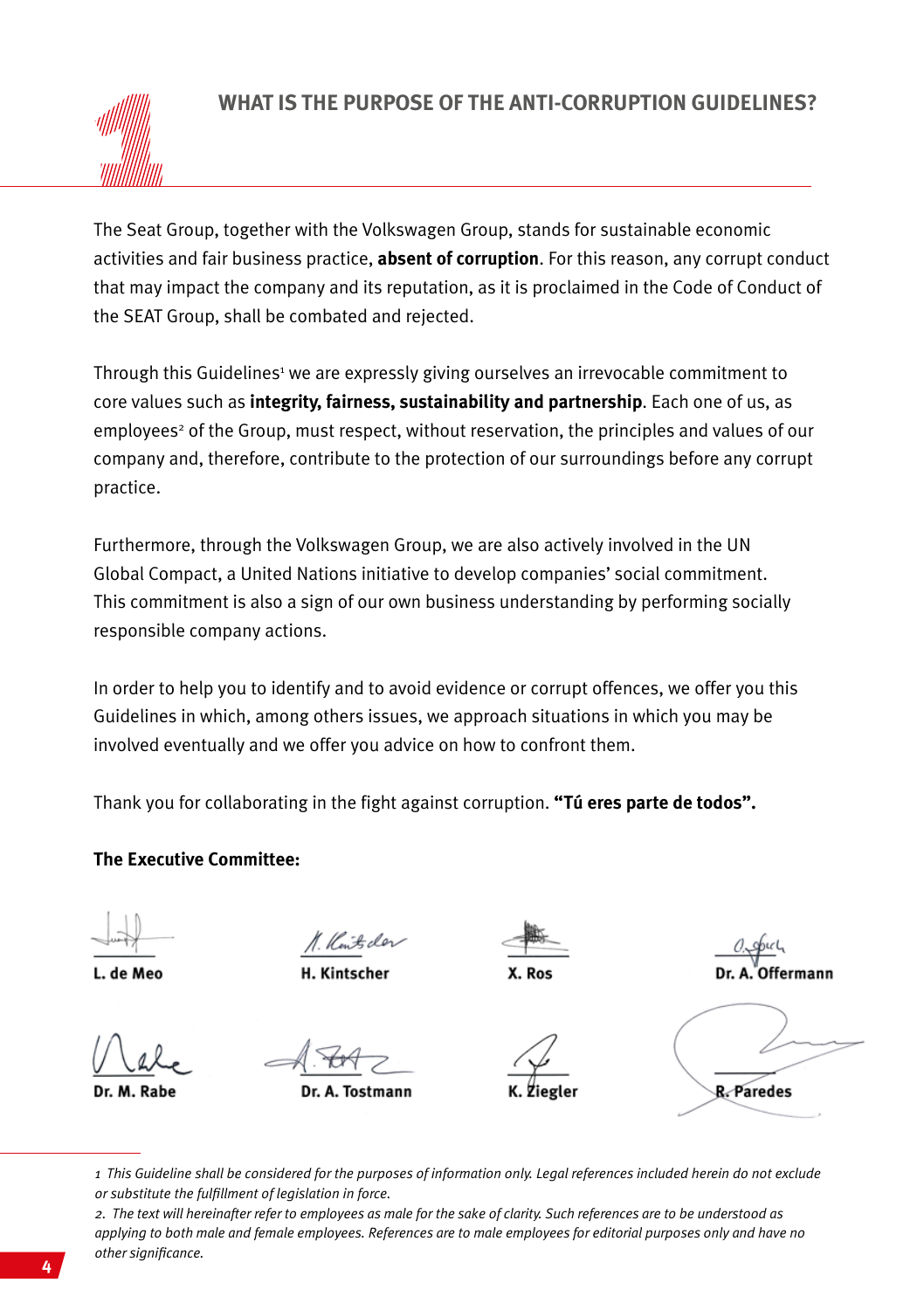

## **CORRUPTION IS FORBIDDEN WORLDWIDE WHAT DOES THE TERM "CORRUPTION" MEAN?**

In the context of international legislation there exist different definitions of "corruption". All of them are product of a broad consensus and are based on the principle that corruption is the **abuse of entrusted power for private gain**<sup>3</sup> .

In this sense, corruption exists when an employee makes use of practices prohibited for the securing of some benefit or advantage for the company, for himself

or for a third party. Among these prohibited practices we can name the offering of gifts of any kind or the granting of undue advantages with the intention of buying the decisions of a third party who may belong both to the public and private sector.

Corruption undermines the fair competition and thus directly injures the market, the price formation and consumers, as well as it seriously damages the corporate reputation.

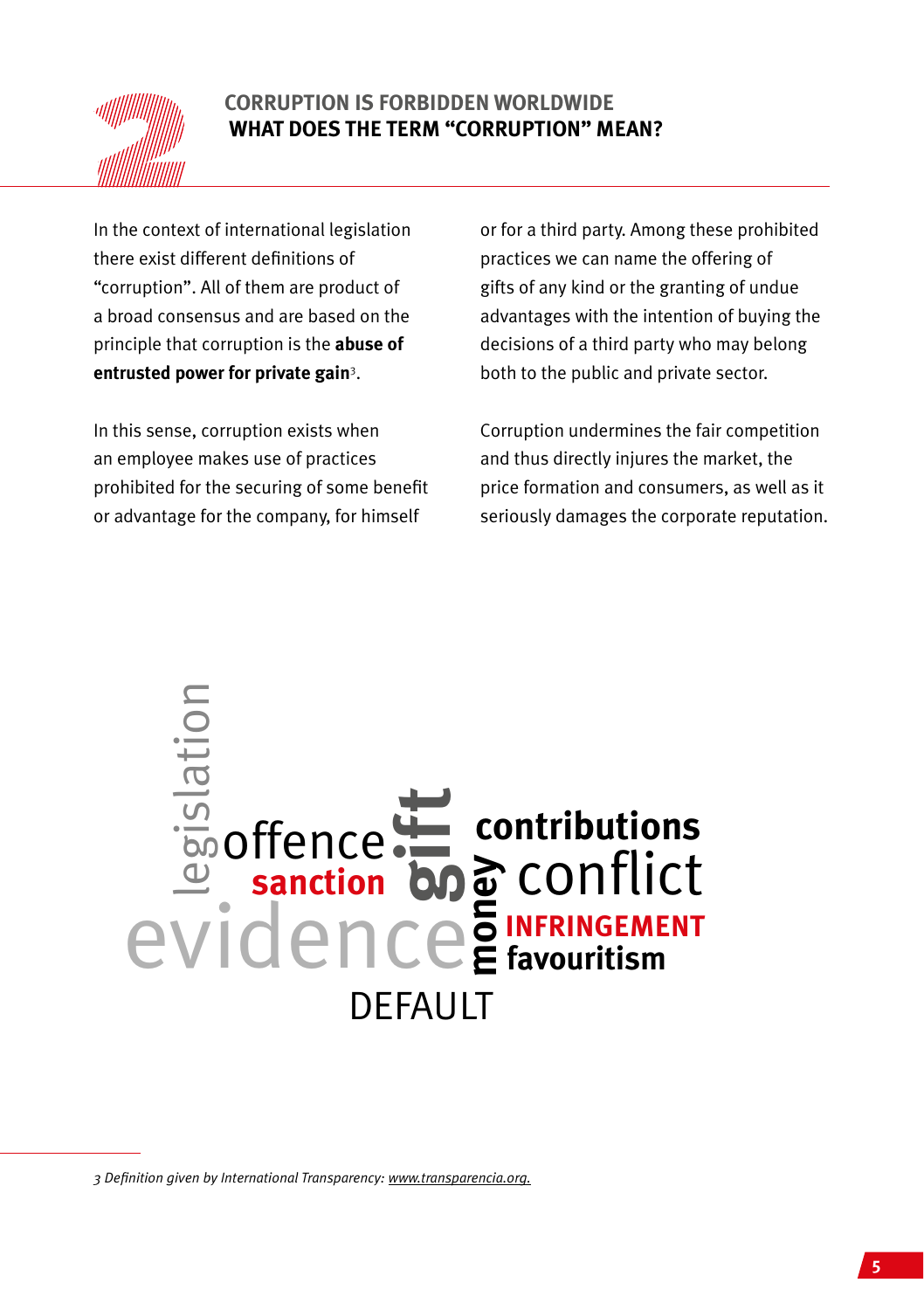

# **CONSEQUENCES OF CARRYING OUT CORRUPT PRACTICES**

Corruption is not a symbolic crime or an inherent conduct in business, but it is a criminality form that must be taken very seriously and against which there is no other reaction than **zero tolerance**.

The non-observance of the international and national legislation regarding corruption could entail drastic consequences. Here are some of them:

#### **CONSEQUENCES FOR THE SEAT GROUP AND THE VOLKSWAGEN GROUP**

/ Sever fines

/ Ban on employing within the public sector

/ A sanction barring the applicants from obtaining public subsidies and financial support

 $\prime$  Loss of the right to obtain tax or social : security benefits or incentives

/ Civil liability to third parties

/ High lawyer's fees for legal advice and defense

/ Reputational loss and deterioration of the stock-exchange value of the Group

#### **CONSEQUENCES FOR EMPLOYEES AND MANAGERS**

/ Imprisonment

/ Special disqualification from the practice of industry and trade activities

/ Sever fines

/ Civil liability to third parties

/ Labor law consequences that could include sanctions and, where appropriate, dismissal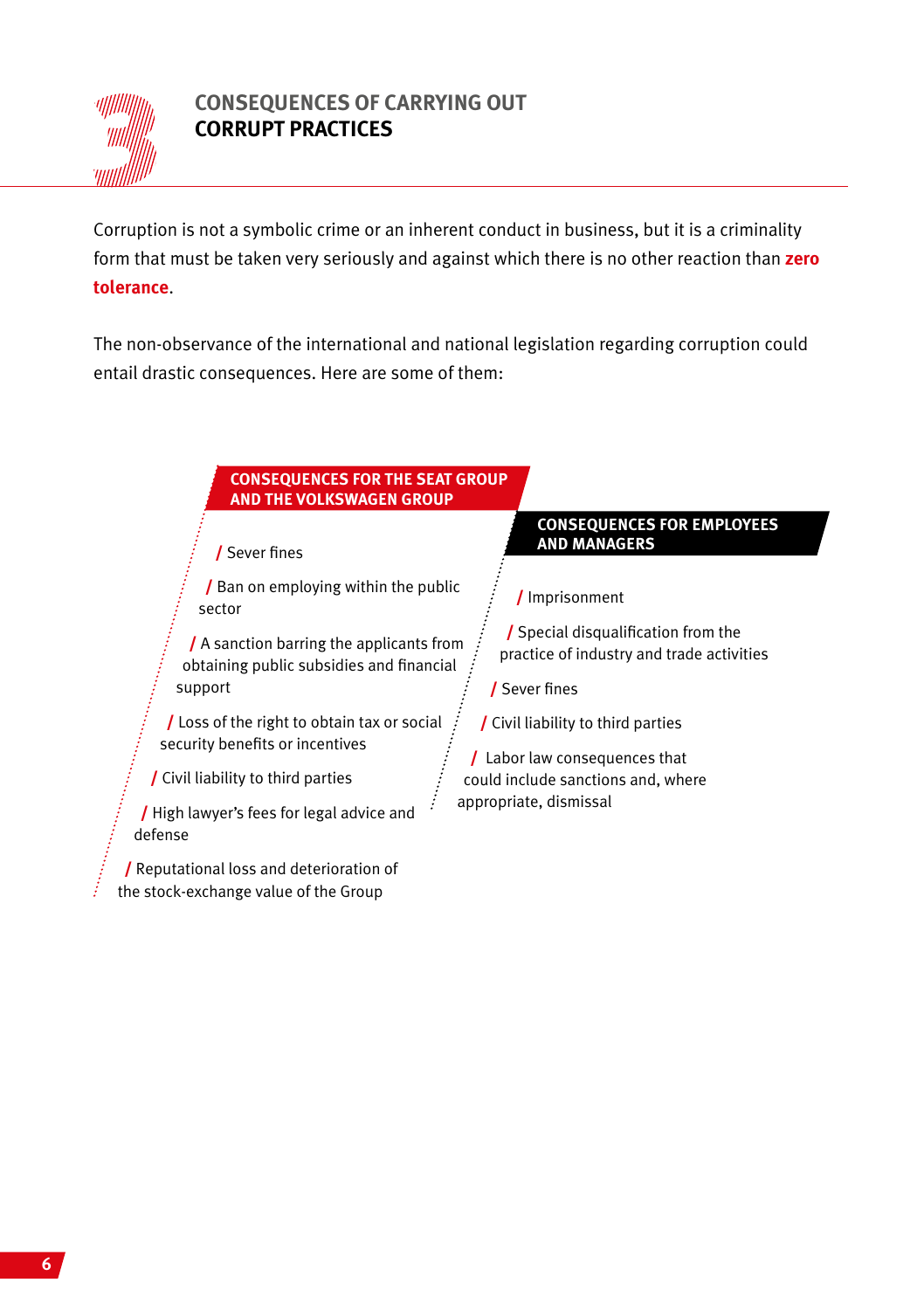

# **WHAT ARE TYPICAL SITUATIONS IN WHICH CORRUPTION OFFENCES MAY OCCUR?**

The following examples illustrate some regular situations in which conflicts of interest or corruption may arise. In each section, a brief introduction is made, then a description of a situation is provided and finally advice on how to act is given.

# **Negotiation and contracting of business partners**

# **Contracting of external advisors**

For business development purposes, the company needs the intervention of external advisors, agents and intermediaries in general. These parties are usually hired for their specific knowledge of the products, market, applicable law, etc. In any case, all of them **shall meet the local and international legislation** and cannot be compelled to perform acts forbidden to the employees themselves.

Note that the SEAT Group and its employees may be liable for legal infringements incurred by third parties contracted. Therefore, it is essential to analyze the integrity of the advisors hired by means of the "*Business Partner Check*" (see page 22 of the Guideline).

### Example:

As a SEAT manager, you are planning a project in a foreign market. However, you have lack of business expertise in this country, particularly concerning cultural peculiarities, administrative procedures and other basic conditions. Therefore, you decide to hire an external project manager.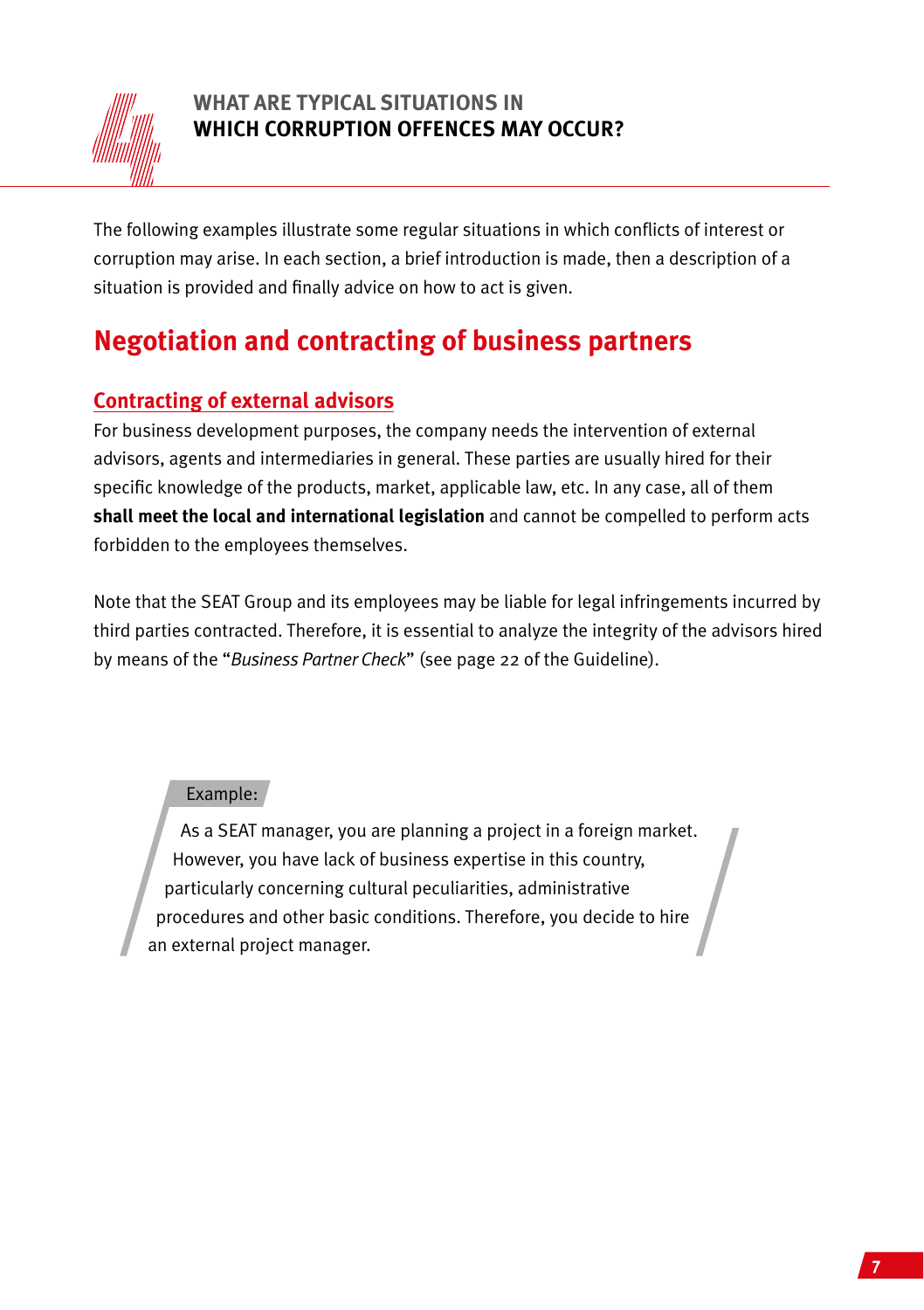

## **WHAT ARE TYPICAL SITUATIONS IN WHICH CORRUPTION OFFENCES MAY OCCUR?**

#### What should you do?

/ Always check first whether SEAT itself has any in-house expert and if you really need to contract an external advisor.

/ Select the advisor in a transparent and documented procedure. Check the integrity of the advisor through the "Business Partner Check". Seek advice from the Compliance Department.

/ Conclude a written contract and ensure that the contract includes a detailed description of the services that the advisor is required to provide and that these have a legitimate purpose. Ensure that the considerations are equivalent and that the remuneration is in line with market conditions.

/ Inform the advisor about the Code of Conduct of the SEAT Group as a basis for the working relationship.

/ Before signing the contract, get it checked by our legal department and consider the possibility of incorporating a contractual compliance clause.

/ Pay all services once executed and after issuance of invoice. Reject any cash payment request.

Finally, we offer some **advice** to prevent legal infringements in the contracting of advisors and intermediaries, with the understanding that within **our Group it is forbidden for a sole person to conclude and sign an agreement or contract.**

> Do not conclude or sign any "Advisory contracts" without object or which do not detail the real advisory services to be provided. 1

Do not conclude or sign any contracts which contain a fee ("commission") that does not correspond to a detailed list of services to be provided or are too vague.

> Do not conclude or sign agreements with advisors leaving the impression that they could use any means (legal or illegal) to complete the task.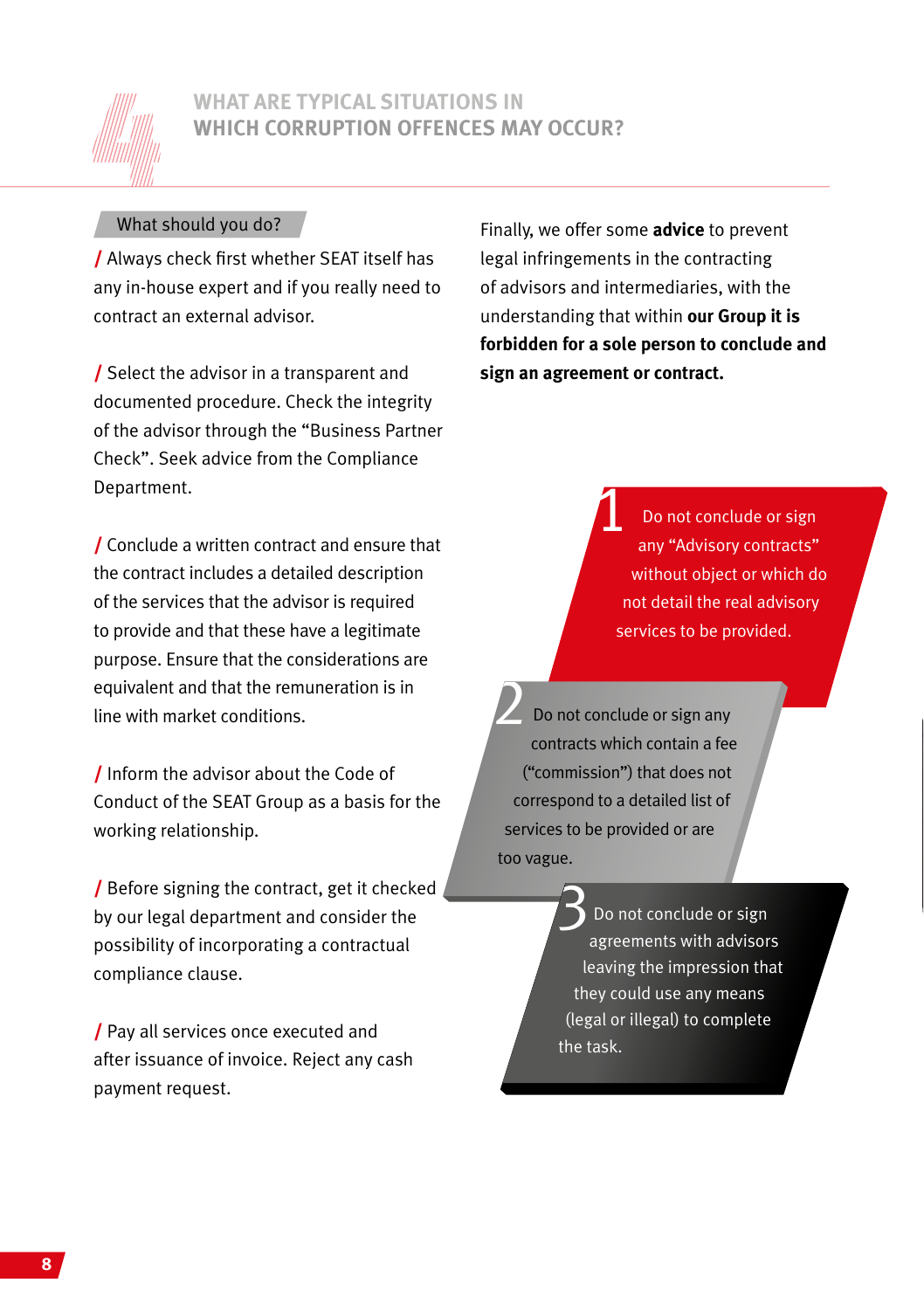#### **Hidden Commissions**

Hidden commission contracts can foster bribery. These terms of payment are also referred to as kickbacks. A kickback payment occurs, for example when a previously contracted agent pays part of the excessive service fee back to the employee's account. Usually, these repayments are kept secret.

#### Example:

SEAT is participating in a tender for a major project. An intermediary comes forward and offers support. He claims that if an additional fee is paid, he will ensure that SEAT wins the tender. The intermediary offers to return a share of the fee to you (the kickback) if you agree to pay the fee and arrange for its payment.

#### What should you do?

/ Decline the offer. The use of business relationships of the company for own benefit is prohibited.

/ Inform Internal Auditing through the Transparency Channel (transparencia@seat. es) or the Ombudsman about the incident. / End all business relations with this intermediary and document the incident in the records.

/ Compare the tender conditions with the final conditions for the awarding of contracts, and check whether your refusal to pay the fee has a negative impact on how SEAT will be assessed.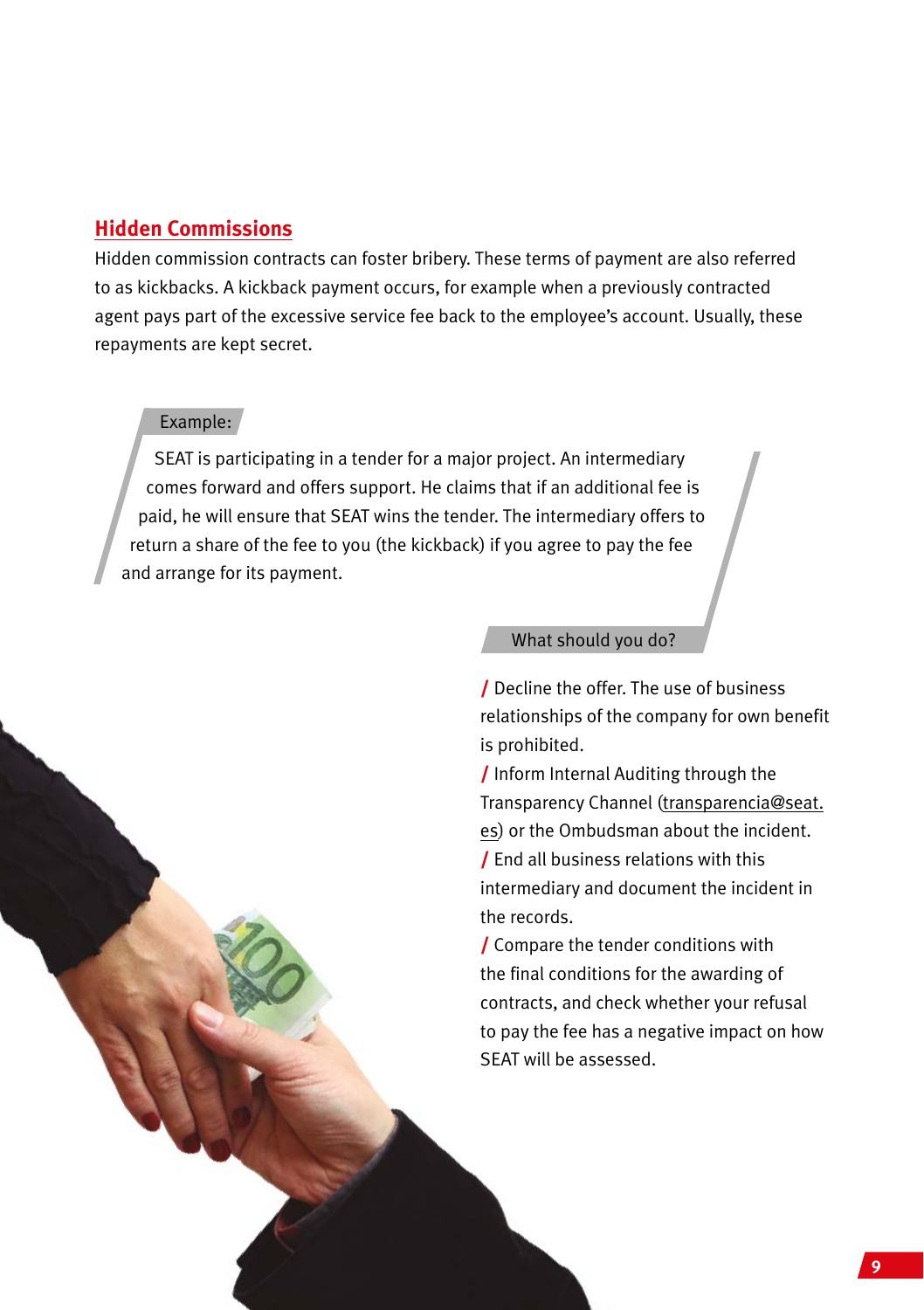

### **WHAT ARE TYPICAL SITUATIONS IN WHICH CORRUPTION OFFENCES MAY OCCUR?**

# **Favouritism**

Favouritism is often linked to corruption. This involves a person using a position of power to obtain an advantage for a family member or acquaintance.

#### Example:

As an employee of the SEAT Group you are negotiating an important order form with several business partners. One day a business partner's representative meets with you and asks you to place his offer in a better position than the other offers. In return, the business partner offers you to arrange a trainee- ship for your nephew at his company without going through the regular application process.

#### How should you react to this offer?

/ Decline the offer.

/ Inform Internal Auditing through the Transparency Channel (transparencia@seat. es) or the Ombudsman about the incident. / Document the incident in the records. / Continue the contract negotiations with a different business partner's employee, or directly, with the rest of the business partners.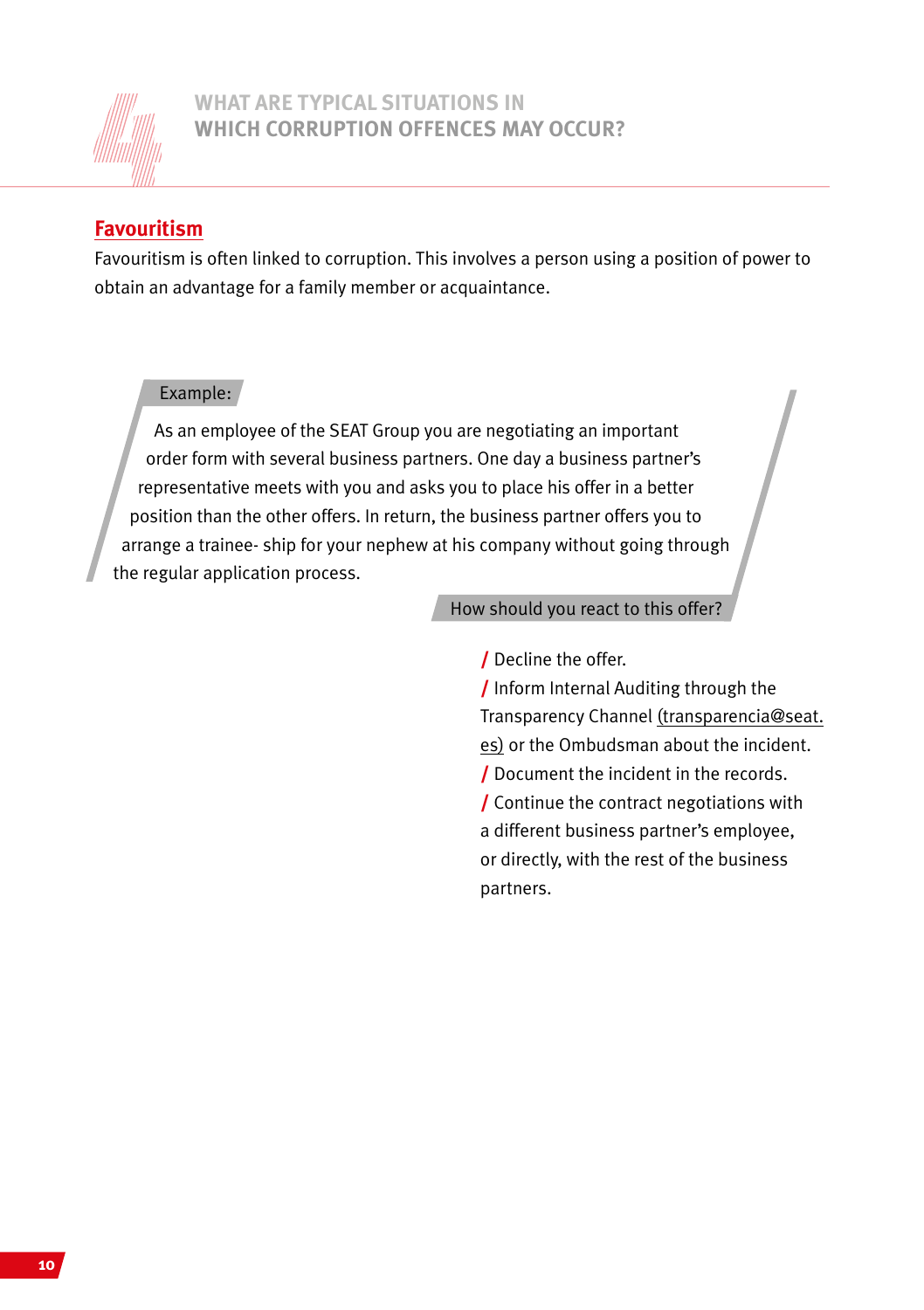## **Granting of administrative authorizations**

It shall be avoided to carry out corrupt practices within the administrative proceedings in which the SEAT Group participates and, in particular, within procedures for the granting of authorizations or issuance of official approval certificates.

#### Example:

The SEAT Group intends to launch a new model in a foreign market. This requires a business activity license issued by the relevant foreign authority. An official from the responsible authority visits the facilities and conducts tests on the vehicles and indicates a number of allegued deficiencies. The foreign official makes it clear that the license will only be granted if a "fee" is paid directly to him in cash.

#### What should you do?

/ Refuse to make any payment and let the official know that payments will only be made upon receipt of a verifiable invoice. / Take note of the name of the official. / Document the incident in your records. / Inform Internal Auditing through the Transparency Channel (transparencia@seat. es) or the Ombudsman about the incident.

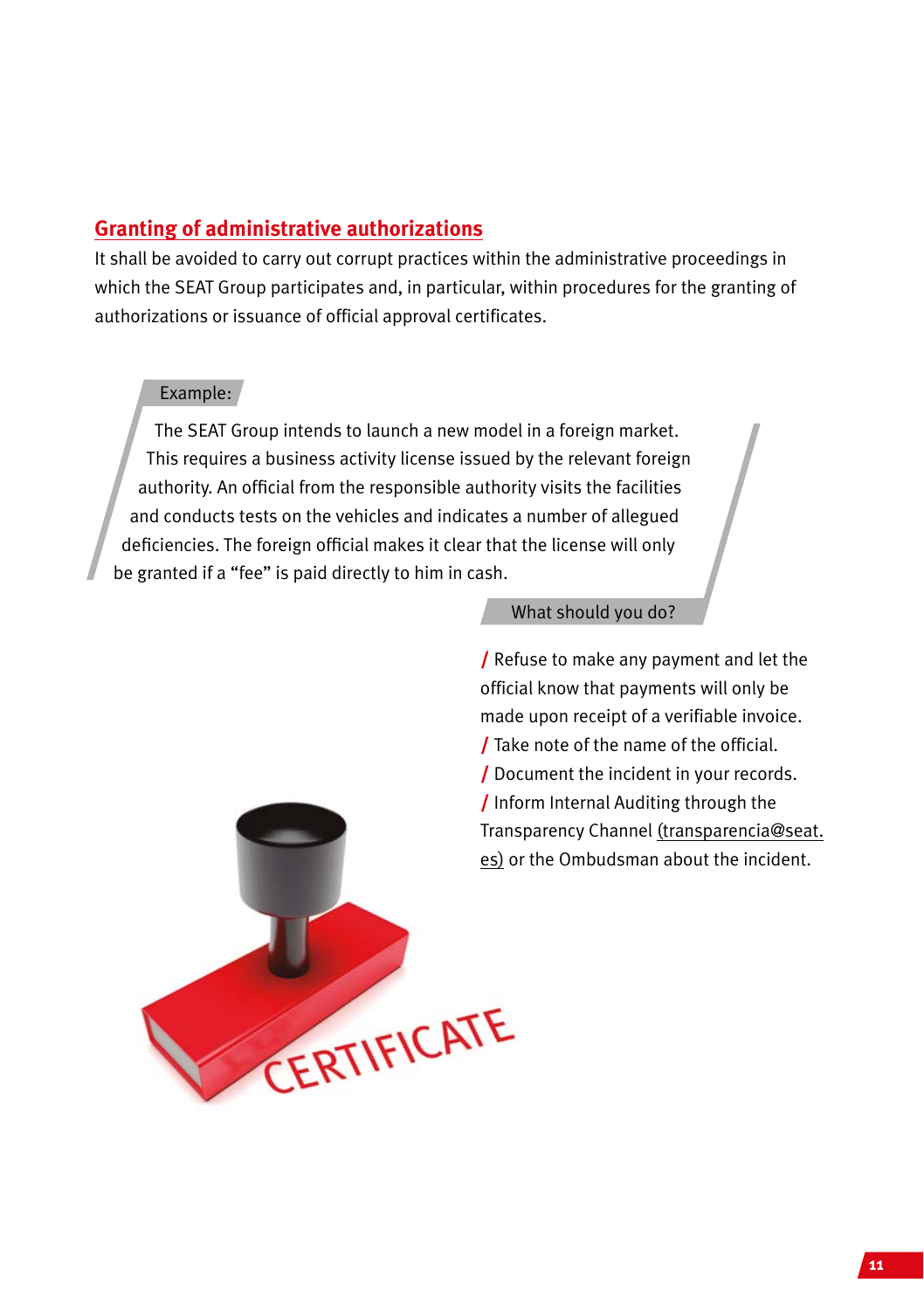

# **Facilitation Payments**

Facilitation payments are relatively small amounts which are normally paid to officials in order to accelerate routine official procedures to which the citizen has a legal entitlement. As a form of corruption, facilitation payments are prohibited and may result in prosecution. The SEAT Group and the Volkswagen Group expressly forbid the provision of facilitation payments.

#### Example:

Urgently required manufacture parts, requested by the Production area, have been held up at customs clearance for a long time. You, an employee of the SEAT Group, contact a custom official who informs you that the only way to avoid further delays is to pay him an amount in cash.

#### What is the right thing to do in these cases?

# **EXCEPTION**

OFFICIAL FEES: in some cases it is possible to accelerate procedures in exchange for payment of an official additional fee. These are legally permissible and may only be carried out in exchange for a proper invoice/ receipt.

/ Reject all suggestions of this nature. Ask for the official's name and demand to speak to his/her superior.

/ Tell the official that the course of action proposed is unacceptable for the SEAT Group and violates criminal regulations. State, firmly, that any payments will only be made upon receipt of the corresponding official invoice and never in cash.

/ Inform Internal Auditing through the Transparency Channel (transparencia@seat. es) or the Ombudsman about the incident. / Inform the competent authority about the incident, providing the name of the officer. / Document the incident in your records.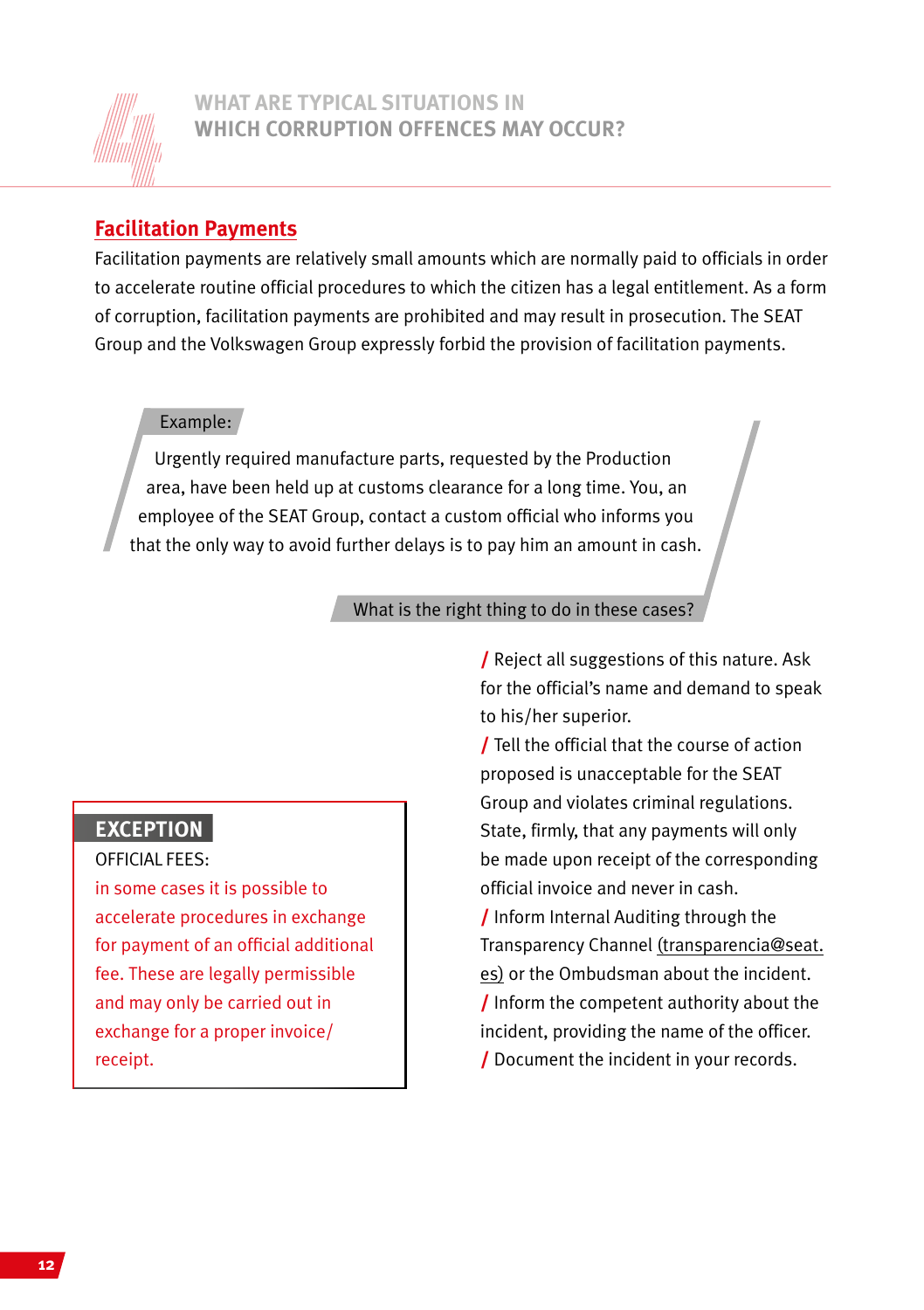# **Contributions made to officials and business partners**

In many countries, social practices provide that guests may give officials or business partners, small and/or personal gifts. You may have probably experienced such situation at work and you may have wondered how to react properly. On the one hand, you may have not wanted to seem rude by not offering or accepting gifts, but on the other hand, you may have wanted to avoid any suspicion of corruption.

The SEAT Group has designed several internal regulations and standards governing the offer or acceptance of gifts and invitations within the business relations (AG 15 on prevention of conflicts of interest and corruption and AG 18 on gifts and invitations by SEAT to employees and third parties). This standard aims at mitigating the risk of offering or accepting gifts and invitations to be considered as a corruption case.

### **Gifts to officials**

Who is considered to be an official or a politician?

**Officials and public office holders** are employees of the public sector or international organizations, or holders of public offices (judges, prosecutors, police, etc..) and, in general, people who perform public services or people appointed by government authorities or other entities to carry out tasks for the government on its behalf, either personally or through private or mixed companies authorized for this purpose (e.g.: homologation or type approval companies with official effects).

**Political offices** are members of the national, regional, local and municipal government and members or employees of both national and foreign political parties.

**In respect of regulations, What counts as a contribution or a gift?** / Regular social accepted gifts, on the occasion of a birthday or anniversary / Merchandising gifts / Invitations to sport, cultural events or of any other nature. / Atypical discounts (non-standard)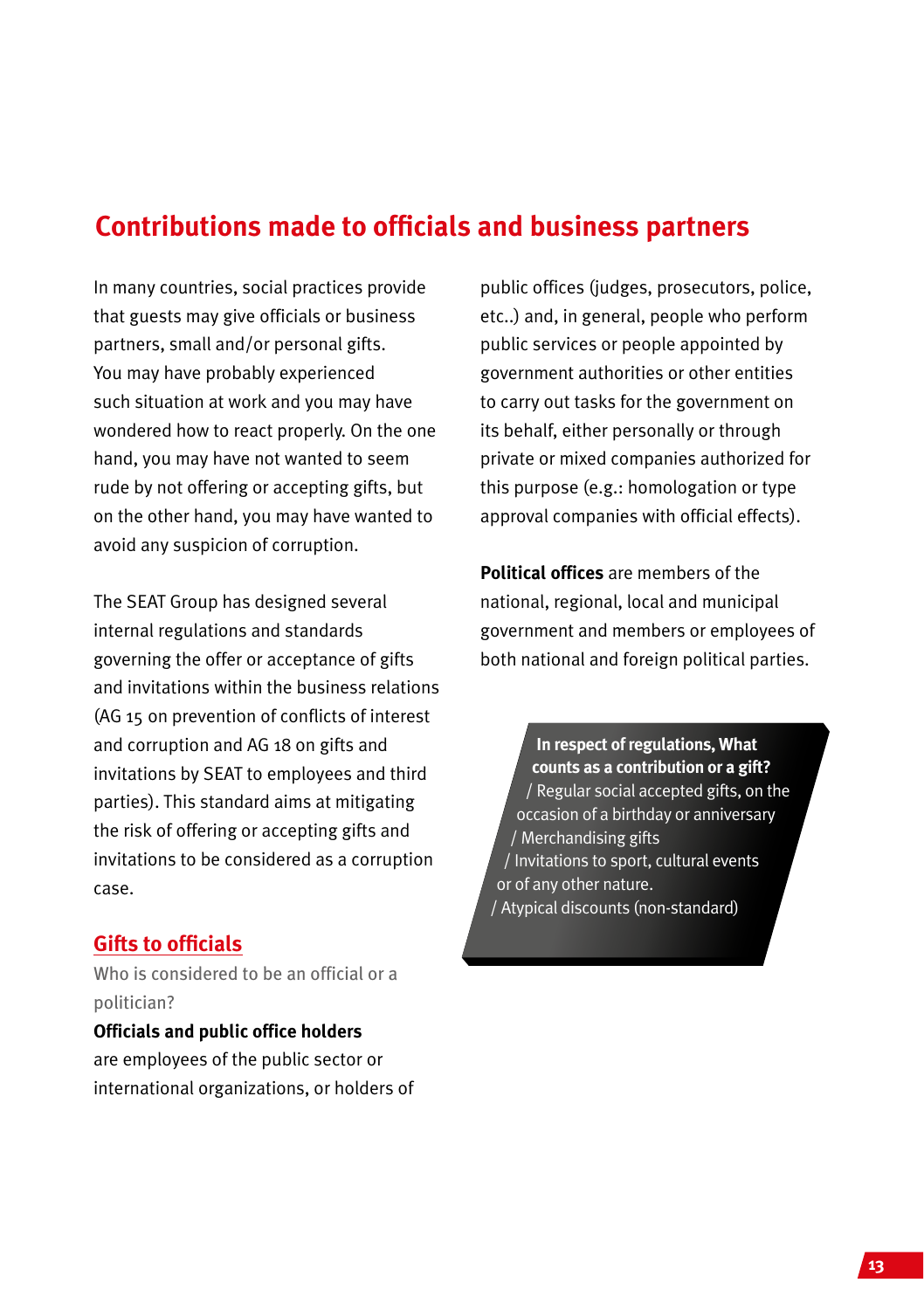

Why can making contributions to officials be problematic?

Making contributions to officials could be seen as a form of corruption. In most countries, more rigorous regulations apply to dealings with officials than with business partners, mainly to ensure transparency and impartiality of the Public Administration<sup>4</sup>.

In order to ensure the adequacy and appropriateness of gifts to this group, the SEAT Group has designed a control mechanism: **the giving of a gift necessarily requires the approval of the Compliance Department regardless of its amount**<sup>5</sup> .

An example of a corrupt action is described below.

#### Example:

Before making a fleet sale to a public administration, SEAT provides a vehicle to the public official free of charge, for unlimited private use, for an indefinite time and for no apparent reason.

#### How should you act?

/ Avoid offering gifts to those responsible for the Public Administration which could give the impression that you are trying to influence his decision.

/ If you become aware of such situations, inform Internal Auditing through the

Transparency Channel (transparencia@seat. es) or the Ombudsman.

/ Check internal standards on temporary assignment of vehicles to third parties<sup>6</sup> that may be applicable.

*6. See internal standards AG 60 on the last page of the present Guideline.*

*<sup>4.</sup> In Spain, the Act 19/2013, dated December 9, on Transparency, Access to public information and Good governance and the Act 7/2007 dated April 12, of the Basic Law Statute of Public Employees regarding this matter are particularly applied. 5. See section 7 of the internal standard AG 18 listed on the last page of the present Guideline.*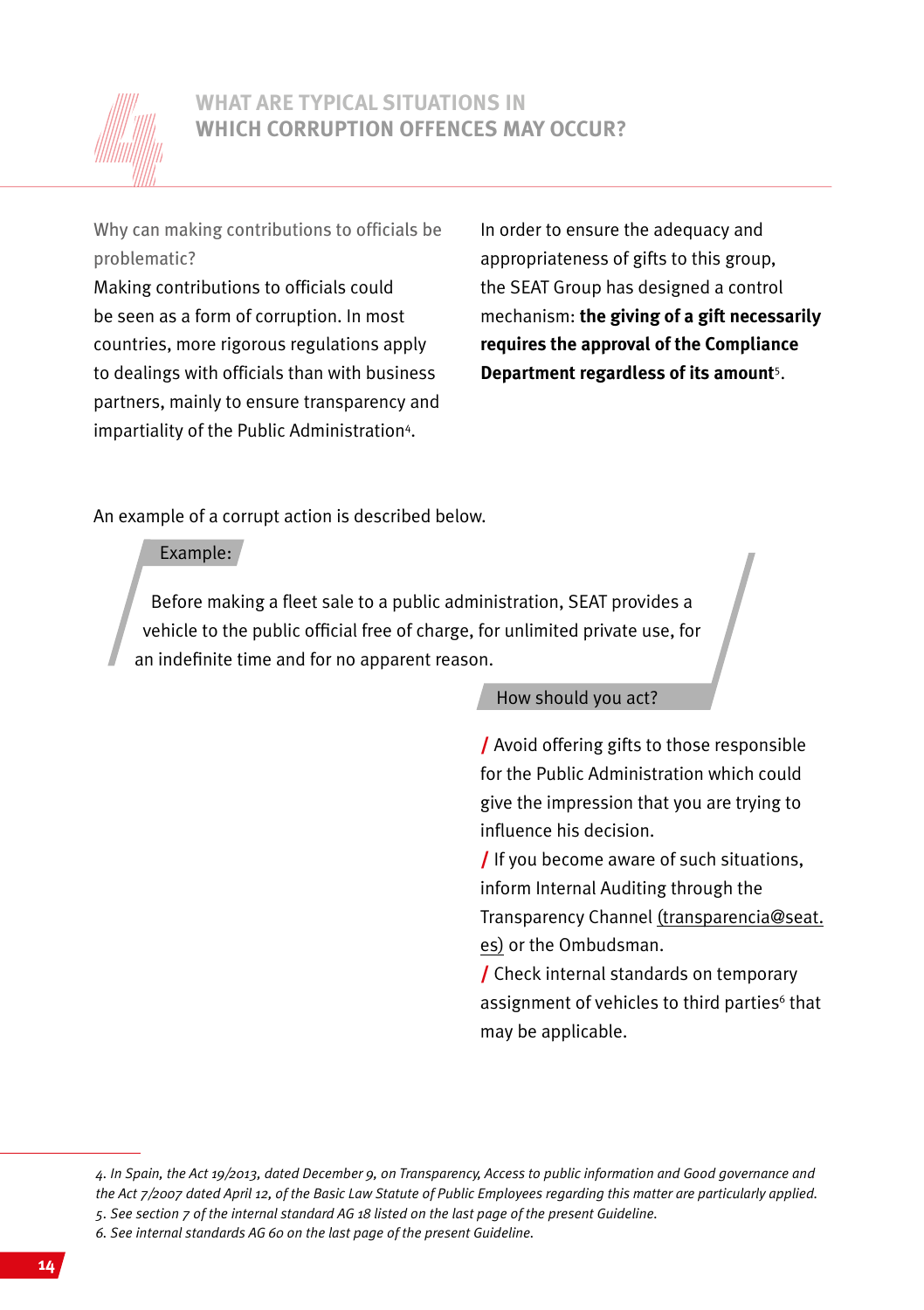# **Gifts to business partners**

Giving gifts to business partners could be regarded as an act of corruption if the purpose of such action is to alter market rules, violating the rules governing the competition.

The SEAT Group has established a control mechanism7 for gift offering to business partners, based on the nature of the gift and authorization levels according to the amount.

#### **IN ANY CASE, IT IS FORBIDDEN TO OFFER:**

/ Illegal, immoral or other kind of gifts that may impair the image or reputation of SEAT.

/ Monetary gifts, such as cash or bank transfers.

/ Gifts that can be appreciated by an objective observer as made with the intent to affect the fairness criterion of the receptor or cause him/her to make illicitly specific decisions.



*7. See section 6 of the internal standard AG 18 listed on the last page of the present Guidelines.*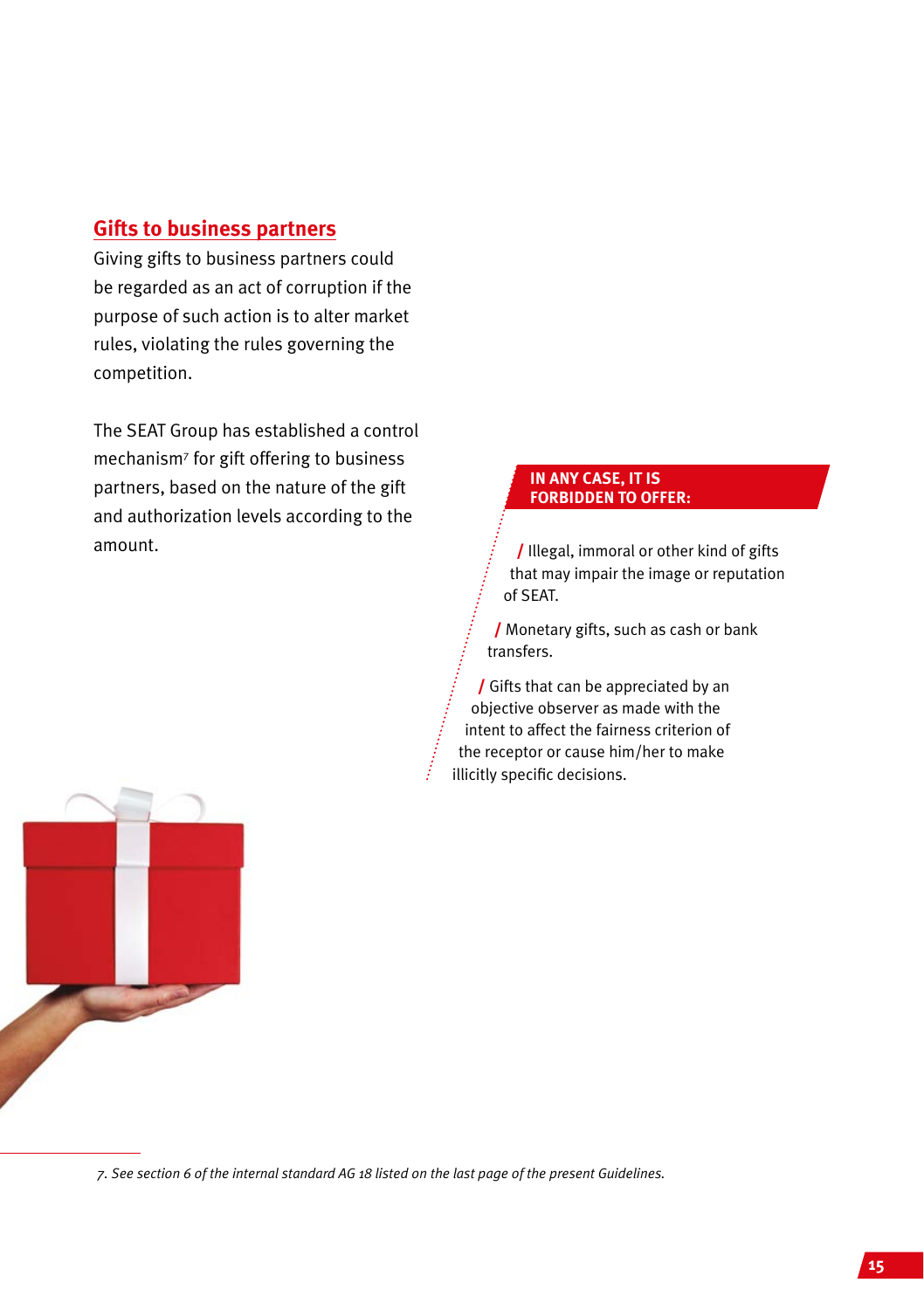

# **Sponsorship and donations**

The SEAT Group, as well as the Volkswagen Group, supports organizations and events worldwide through sponsorship and donations. These important measures are a proof of our commitment and social responsibility. They also strengthen the SEAT brand.

/ **Sponsorship** means supporting people, organizations or events through money, goods or services with the purpose of promoting one's own brands and products.

/ **Donations** are voluntary payments in the form of money or goods made by the SEAT Group in favour of third parties by which the company usually obtains tax benefits.

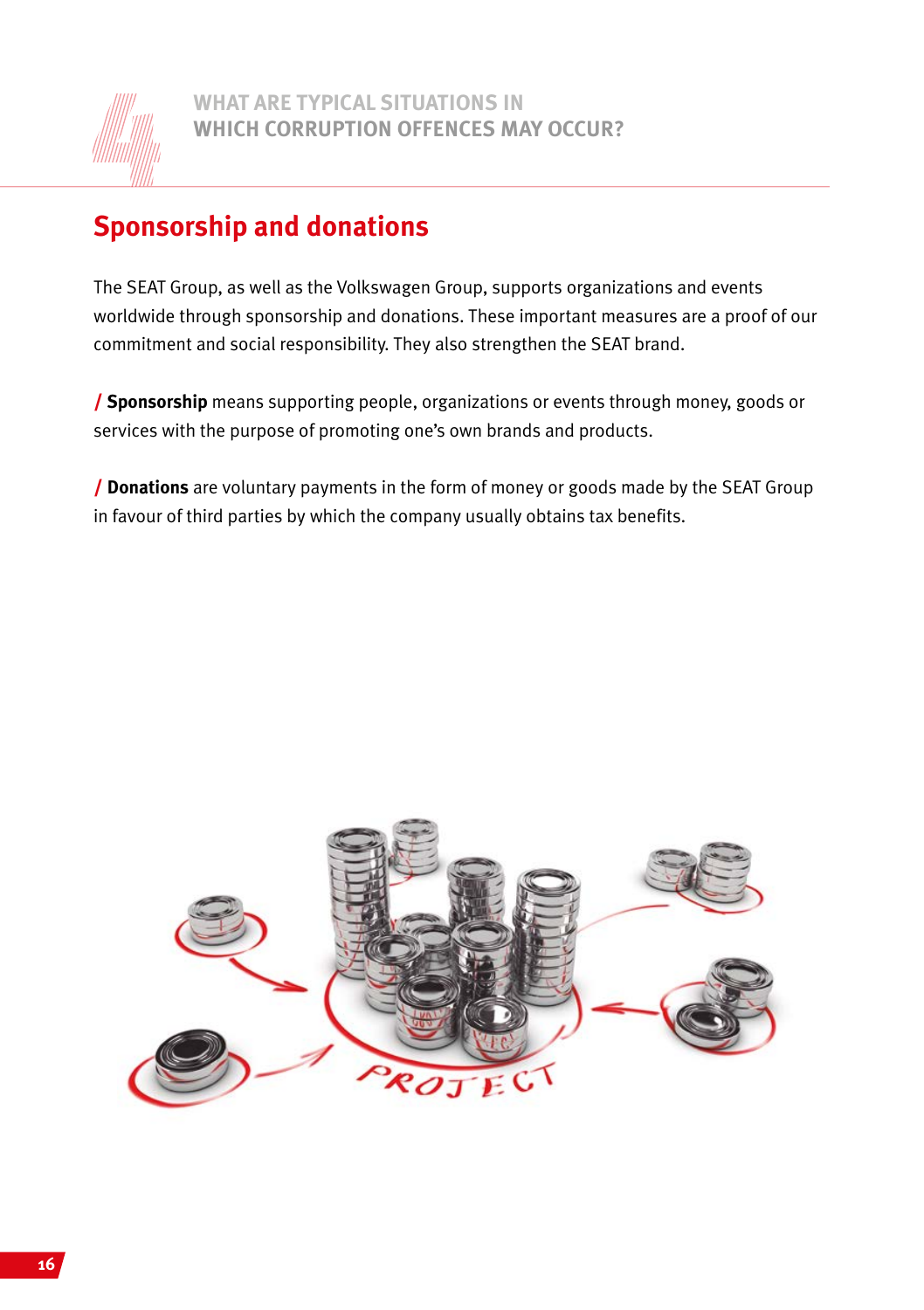In the context of sponsorship and donations, several situations that could be deemed to be corrupt, may arise:

#### Example:

You are the budget responsible of a project abroad. Once the project is underway, a government official approaches you and asks you to make a donation to his private foundation. He adds that the providing of a donation would significantly facilitate the project's progress.



#### How should you react?

/ Refuse this request.

/ Document the incident and inform Internal Auditing through the Transparency Channel (transparencia@seat.es) or the Ombudsman.

/ In the follow-up period, observe whether any unexplainable difficulties arise on the part of the government during the implementation of the project.

/ If this is the case, you should discuss with your superiors the measures to take and, in any case, escalate the incident with the official's superiors.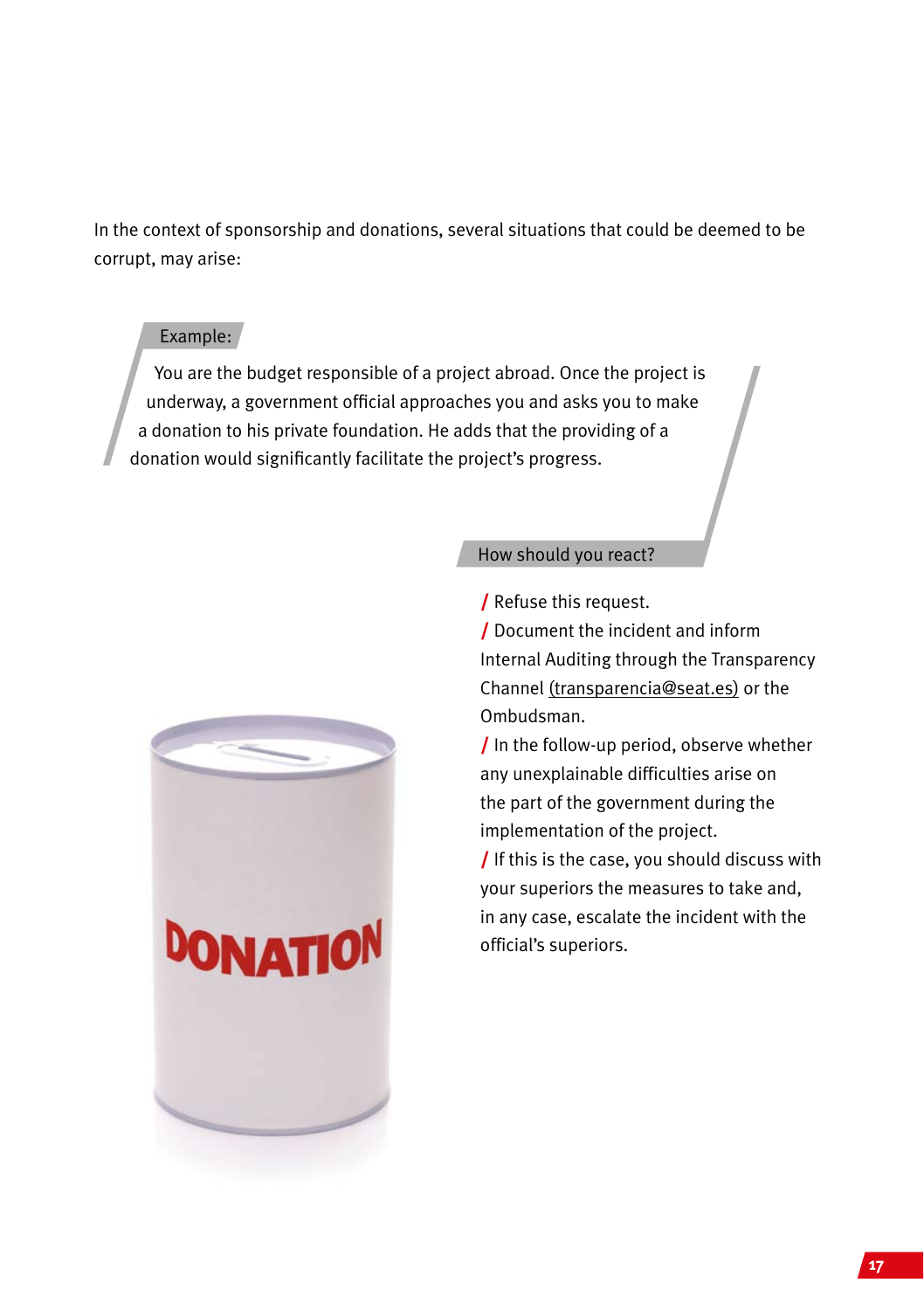

### **WHAT ARE TYPICAL SITUATIONS IN WHICH CORRUPTION OFFENCES MAY OCCUR?**

In order to protect the company and its employees from the risk of a sponsorship or donation be considered a corrupt practice, **the Sponsoring, Donations and Tickets Committee of the SEAT Group** evaluates the projects.

#### **THESE ARE THE BASIC CRITERIA THAT APPLY TO SPONSORSHIPS AND DONATIONS:**

/ Sponsorship and donations shall not be used to obtain any dishonest advantage for the SEAT Group or serve any dishonest purpose.

- / Sponsorship and donations shall always be carried out in a transparent manner, and shall be properly documented.
- / Sponsorship and donations shall not damage the SEAT Group's image.
- / Payments made into private bank accounts are not permitted.
- / Each case of sponsorship and each donation shall be in line with the SEAT Group principles and values.
- / Sponsorships shall pursue a defined business purpose.

# **Shares in other companies**

**Conflicts of interest** exists when the interests of the SEAT Group may be compromised by private interests of employees or people related to them, such as a spouse or similar relationship, relatives and those close to them<sup>8</sup>.

and/or holding of shares in other companies that may cause a conflict of interest with the SEAT Group and the Volkswagen Group.

All employees shall notify the company their performance of complementary activities

*8. For further information, consult the Organization Manual AG 15 on prevention of conflicts of interest.*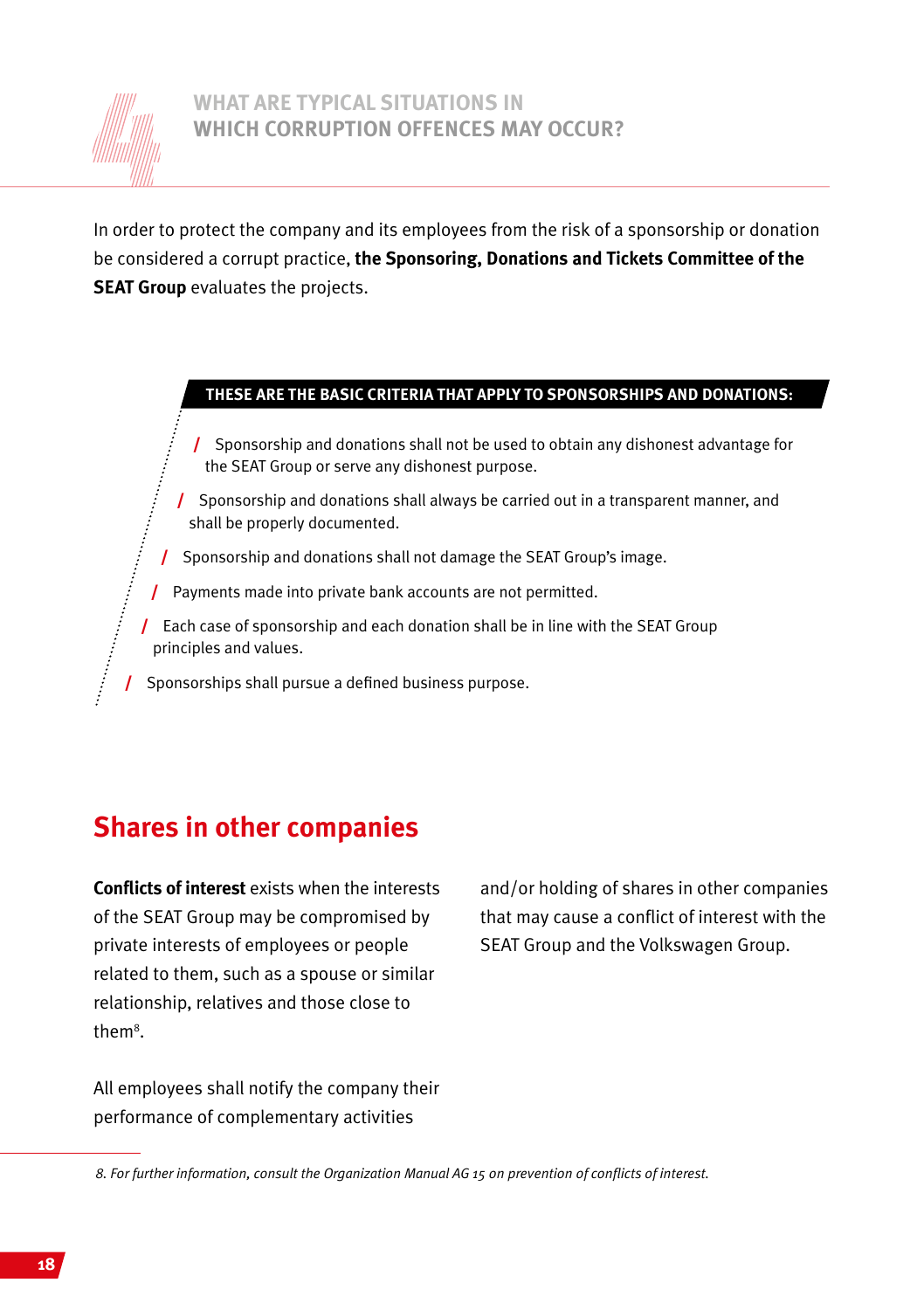

# **GENERAL PRINCIPLES OF ACTION TO PREVENT CORRUPT PRACTICES**

In order to protect yourself and the Group from sanctions detailed in section III of this Guideline titled "Consequences of carrying corrupt practices out", you must act in the line of the following principles:

#### **GENERAL PRINCIPLES OF ACTION:**

/ **Separation principle**: business connections shall not be used to your own (or to third parties) advantage or to the disadvantage of the company.

/ **Transparency principle**: all business transactions shall be conducted in a transparent manner.

/ **Documentation principle**: Transactions and procedures shall be documented in writing, particularly with regard to services rendered and payments made, so that the traceability of all transactions is guaranteed.

/ **Non-cash principle**: Payments shall never be made in cash; they shall be made by bank transfer. Pay especial attention when the recipient's account is with an offshore bank.

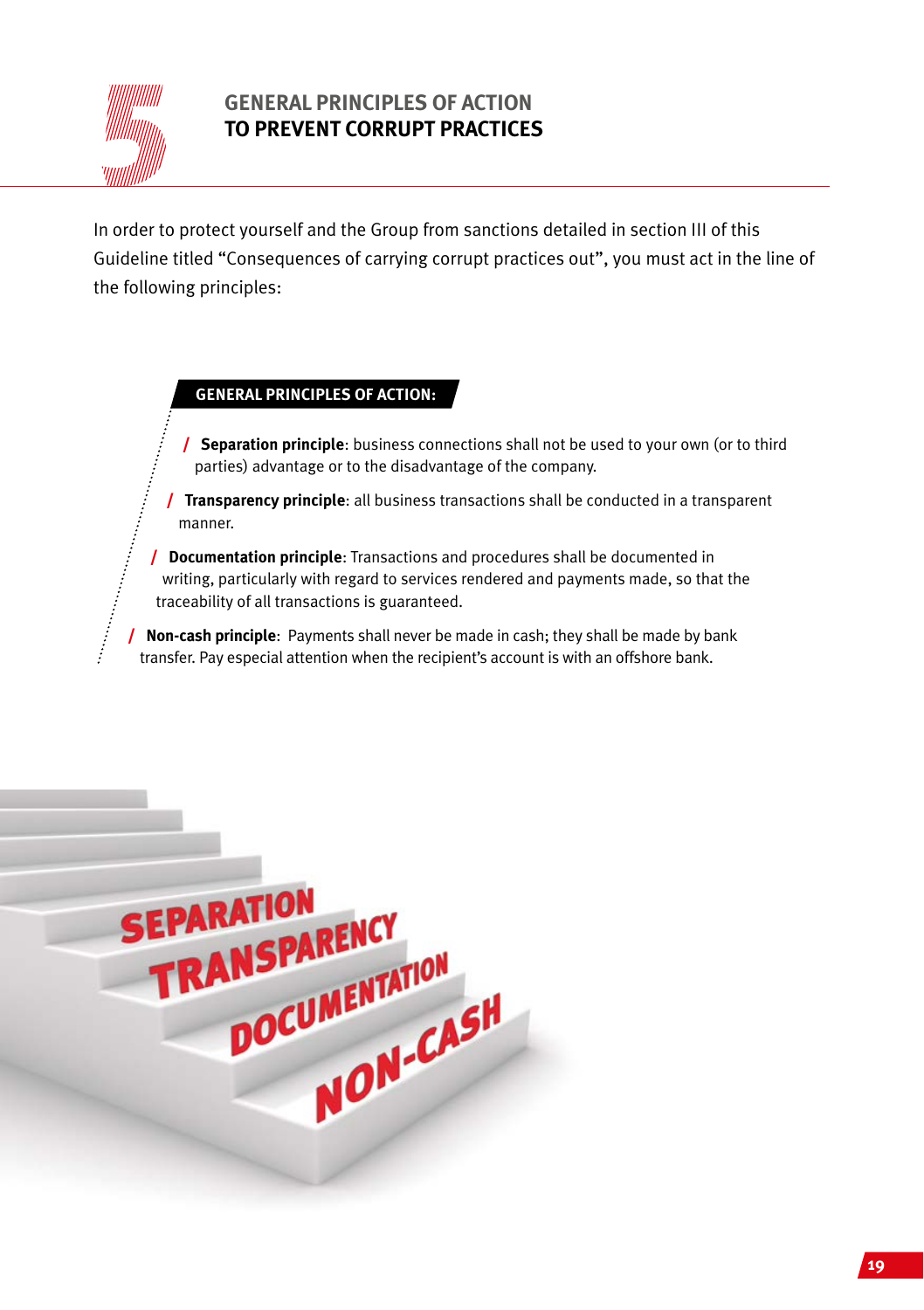

### **GENERAL PRINCIPLES OF ACTION TO PREVENT CORRUPT PRACTICES**

Below you can find the golden rules that may help you to conduct safe business in your everyday work on behalf of the SEAT Group:

> **DO NOT… x**

**… mix** private interests with the interests of the SEAT Group.

**… give or accept** monetary gifts.

**… make or accept** any kind of contribution if it may give rise the suspicion that you are only doing so to receive something in return or to grant something.

**… make** contributions to officials without seeking prior permission from Compliance.

**… offer** regular gifts to the same person.

**… make** payments without having received a verifiable invoice.

**… accept** performance fees in contracts to provide services consisting of percentages calculated based on the volume of order that do not provide a peak (see page 7, "Hiring of external consultants").

**DO…**

**… always conduct** business in a transparent manner.

**… always ensure** that services rendered and remuneration are commensurate.

**… check**, before you accept or make a contribution, whether it is socially adequate to accept to and obtain the corresponding authorizations.

**… consult** always Compliance in advance in case of any doubts.

**… ask** yourself if you could be able to defend a decision publicly, before making the decision.

**… verify** whether your business partner's bank account is located in its registered office's country or where the services are rendered.

**… document** the business relationship which shall always be based on a written contract with a detailed description of the services to be rendered.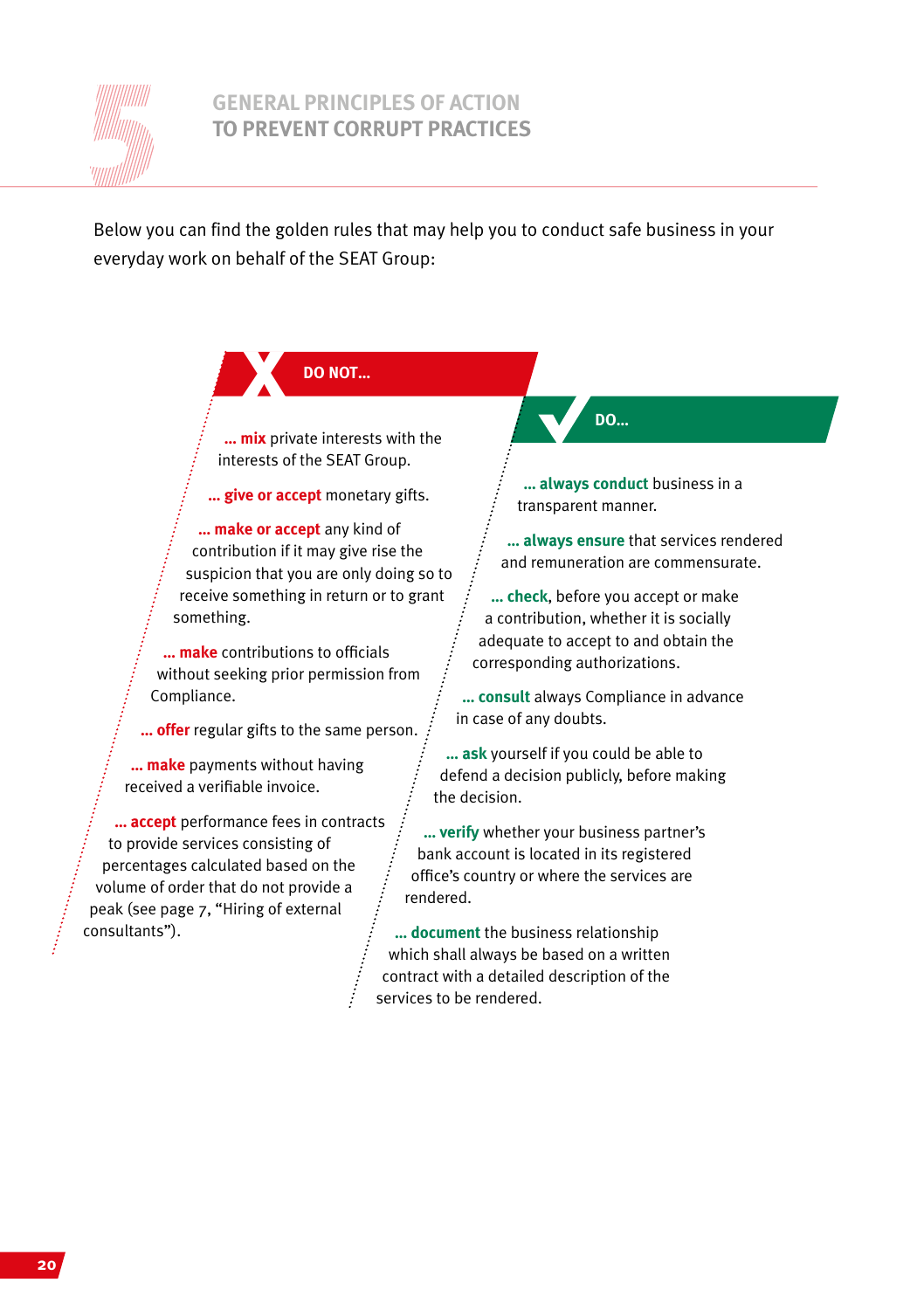

# **MEASURES OF THE SEAT GROUP TO EFFECTIVELY COMBAT CORRUPTION**

The SEAT Group has designed tools and processes to prevent corrupt practices. Among them there are included the following:

# **Training and Information Activities**

The prevention strategy of the Compliance Department of SEAT includes training and information activities.

With regard to the prevention of corruption. employees have at their disposal an **online course on prevention of conflicts of interest and corruption**, which aims at offering support, through practical examples and interactive exercises with answers to questions related to corruption.

In addition, the Compliance Department provides **training and information sessions** on issues related to corruption and conflicts of interest. All those areas which may be interested in attending a classroom session given by the Compliance Department should send an email to the mail address: compliance@seat.es.

Finally, more information on this subject is available in the **SEAT Group's intranet** section: Governance, Risk & Compliance.

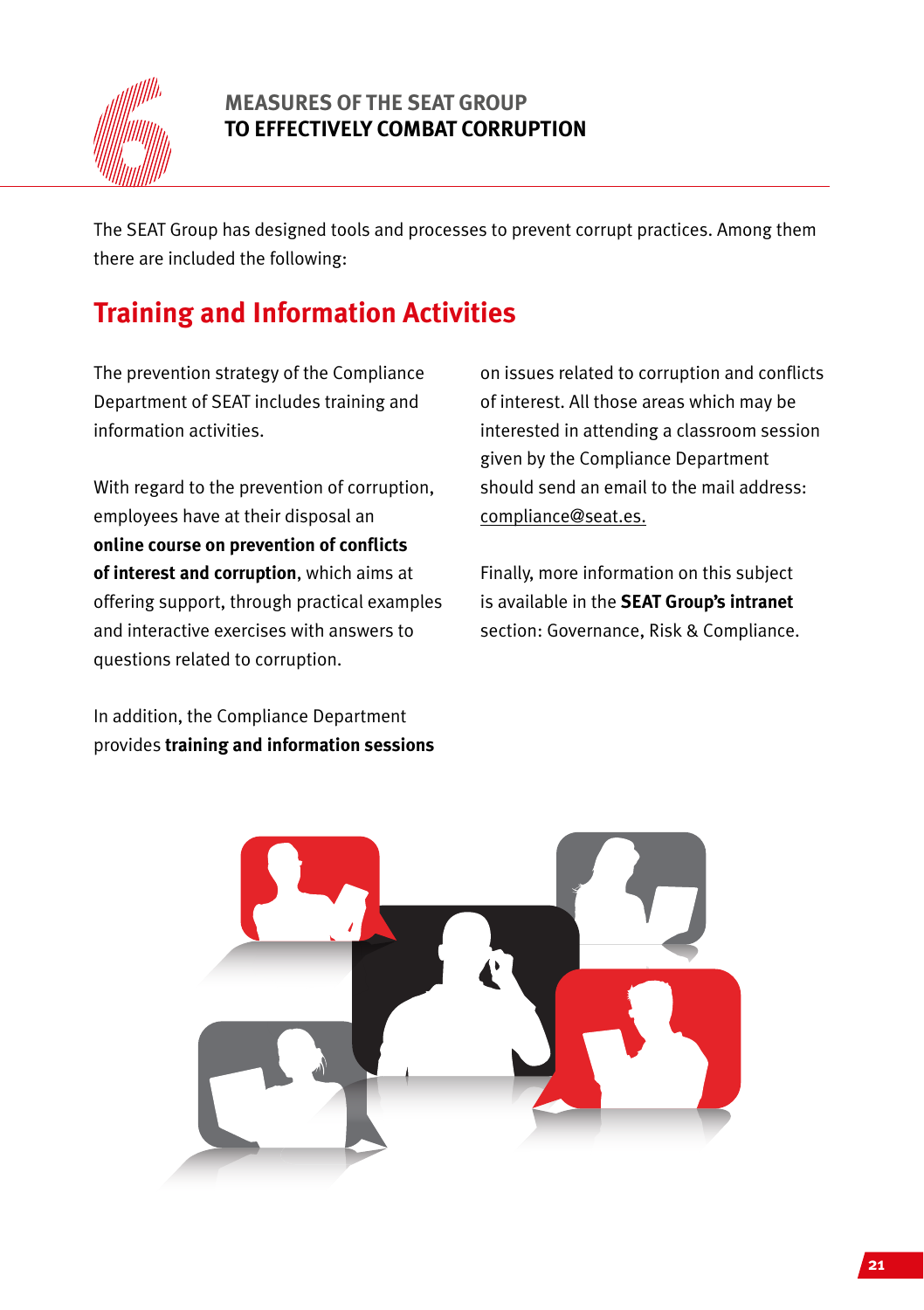

# **MEASURES OF THE SEAT GROUP TO EFFECTIVELY COMBAT CORRUPTION**

# **Business Partner Check**

The relationship between the SEAT Group and each of its partners shall be in line with the ethical values of integrity, fairness, transparency and good faith. In order to preserve these values and protect our reputation we shall get to know our business partners and verify their integrity. Therefore, before entering into a trade relation, **the SEAT Group assesses their potential suppliers, distributors and other partners** carefully through an integrity analysis procedure, also known as "Business Partner Check" focused on the collation and management of certain

information concerning each of the new business partners in the Group.

Thus, relationships with potential business partners and possible risks related to their lack of integrity and the possible violation of current legislation on competition, and money laundering in relation to corruption offenses are analysed. All so that directed to address them appropriately.

Should you have any doubts regarding the integrity analysis procedure, please contact the Compliance Department.

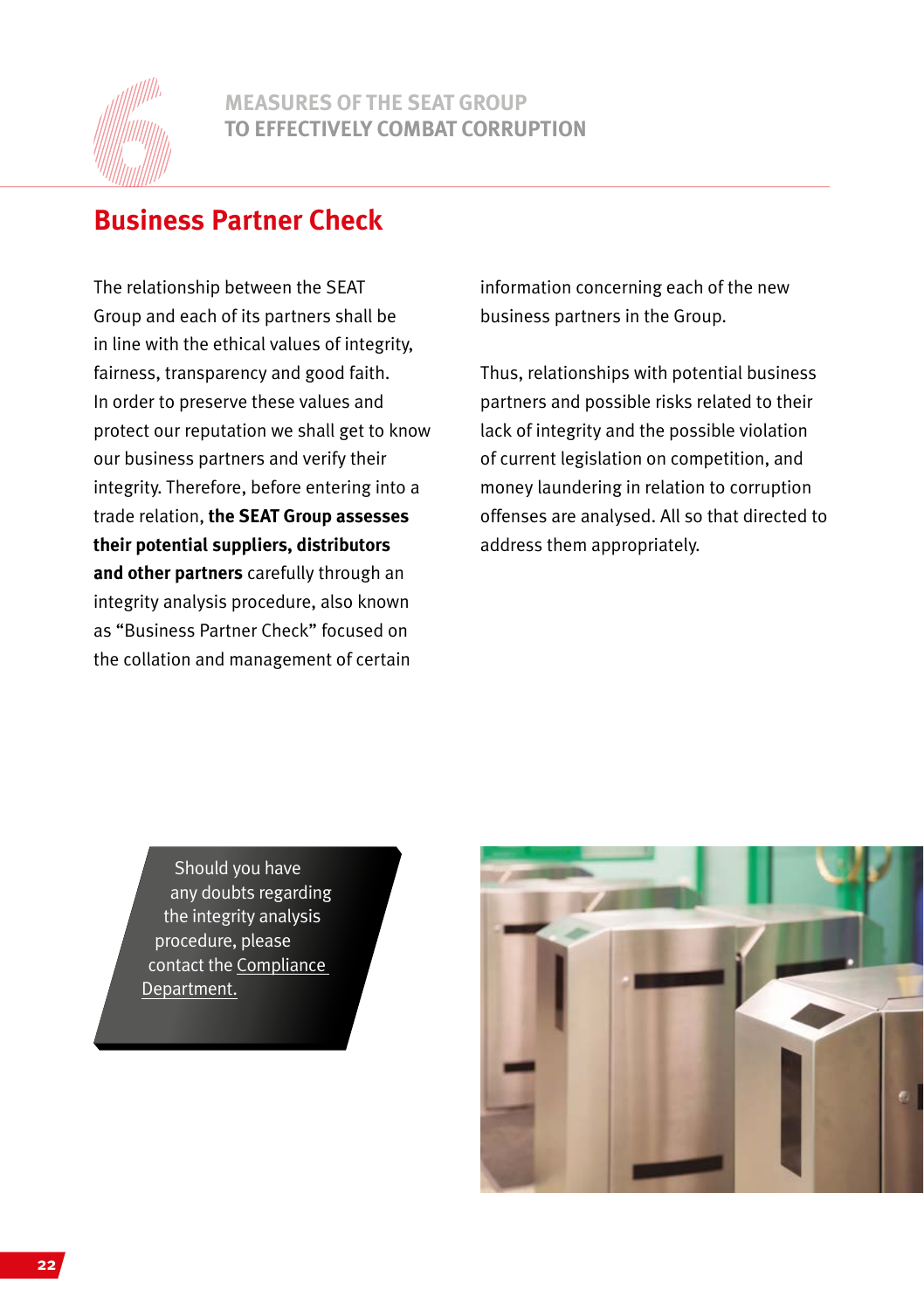# **Consultation channels**

The SEAT Group and the Volkswagen Group make available to all employees, business partners and third parties the following consultation channels to answer any questions or concerns related to corruption issues:

/ **The Compliance Department** of the SEAT Group, whom you can contact via email  **compliance@seat.es**

/ **The Anticorruption Officer of Volkswagen AG** whose position is occupied by the Head of the Group's Internal Audit, who can be contacted by means of the following media: **+49 5361923488 FAX: +49 361-939309**

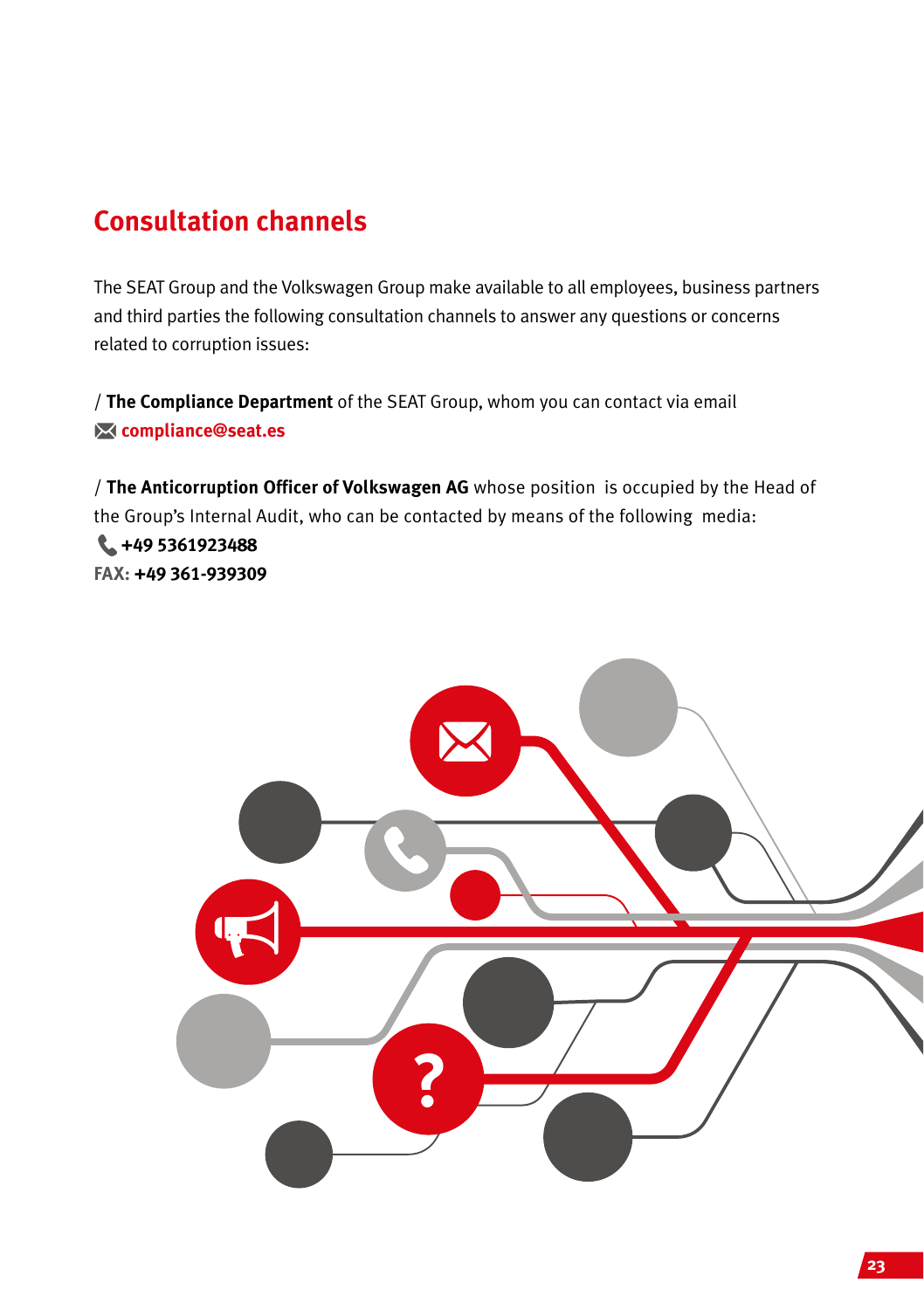

# **MEASURES OF THE SEAT GROUP TO EFFECTIVELY COMBAT CORRUPTION**

# **Whistleblowing channels**

The SEAT and Volkswagen Groups make also available to all employees, business partners and third parties the following whistleblowing channels:

## **/ Transparency channel**

Through which irregular conducts that may be harmful to the interests of the SEAT Group and/ or the Volkswagen Group, whether as for violation of the laws, internal standards or general principles of the Code of Conduct, can be reported.

We can access the Transparency Channel through the following means:

### **transparencia@seat.es**

Mailing Address: SEAT, S.A. Autovía A-2, Km. 585 08760 Martorell, España

For further information on the operation of the Transparency Channel, you can use the free phone number: **900103220**

### **/ OMBUDSMAN SYSTEM:**

The SEAT Group has an Ombudsman (Swedish word which means "commissioner" or "representative"), through which whistleblowers can send hints. His interlocutor is the SEAT Analysis Office.

This Ombudsman is a judge on leave of absence, independent lawyer and Doctor of Law who has been appointed for his extensive professional experience.

He is bound by the oath of professional secrecy to keep strictly anonymous the identity of the informants, if requested, and treat the data provided in the strictest confidence.

*<sup>9.</sup> Evidence of corruption can be transmitted in any of the official languages of the Volkswagen Group: Spanish, English, German, Portuguese, Czech, Chinese, Italian, French, Japanese and Russian.*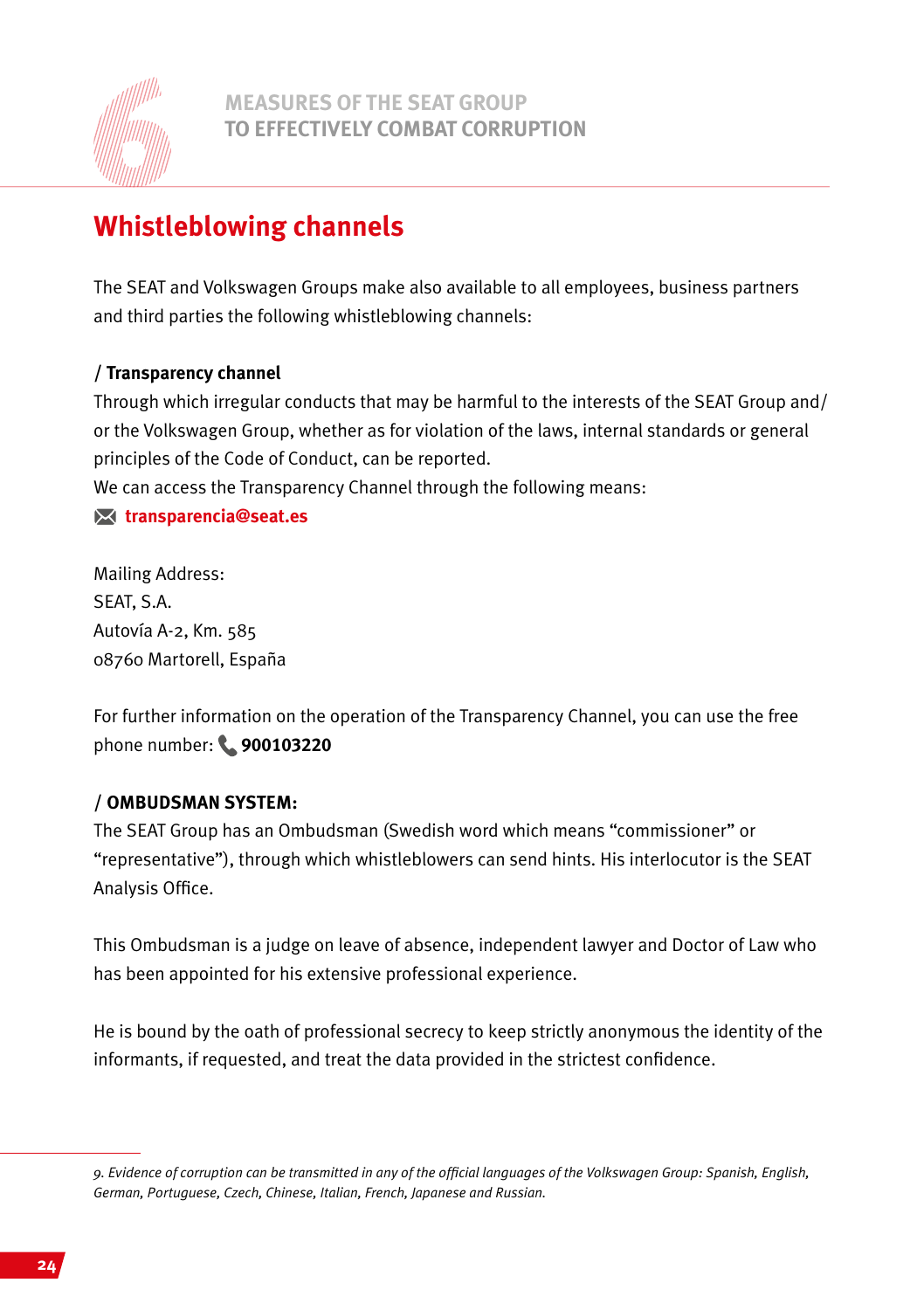Contact details: **N** David Velázquez: david.velazquez@miombudsman.es +34609665001

For more information about the Ombudsman system, see the SEAT website: **http://www.seat. com/corporate/compliance/whistleblowing-channels.html** 

In the case of any suspected misconduct or evidence of corruption, please immediately report the incident through the Ombudsman System's Transparency Channel.



The informants of issues related to SEAT Deutschland GmbH and SEAT Deutschland Niederlassung GmbH must turn to the whistleblower system of the Volkswagen Group whose information and contact details can be found at the following link: https://www.volkswagenag.com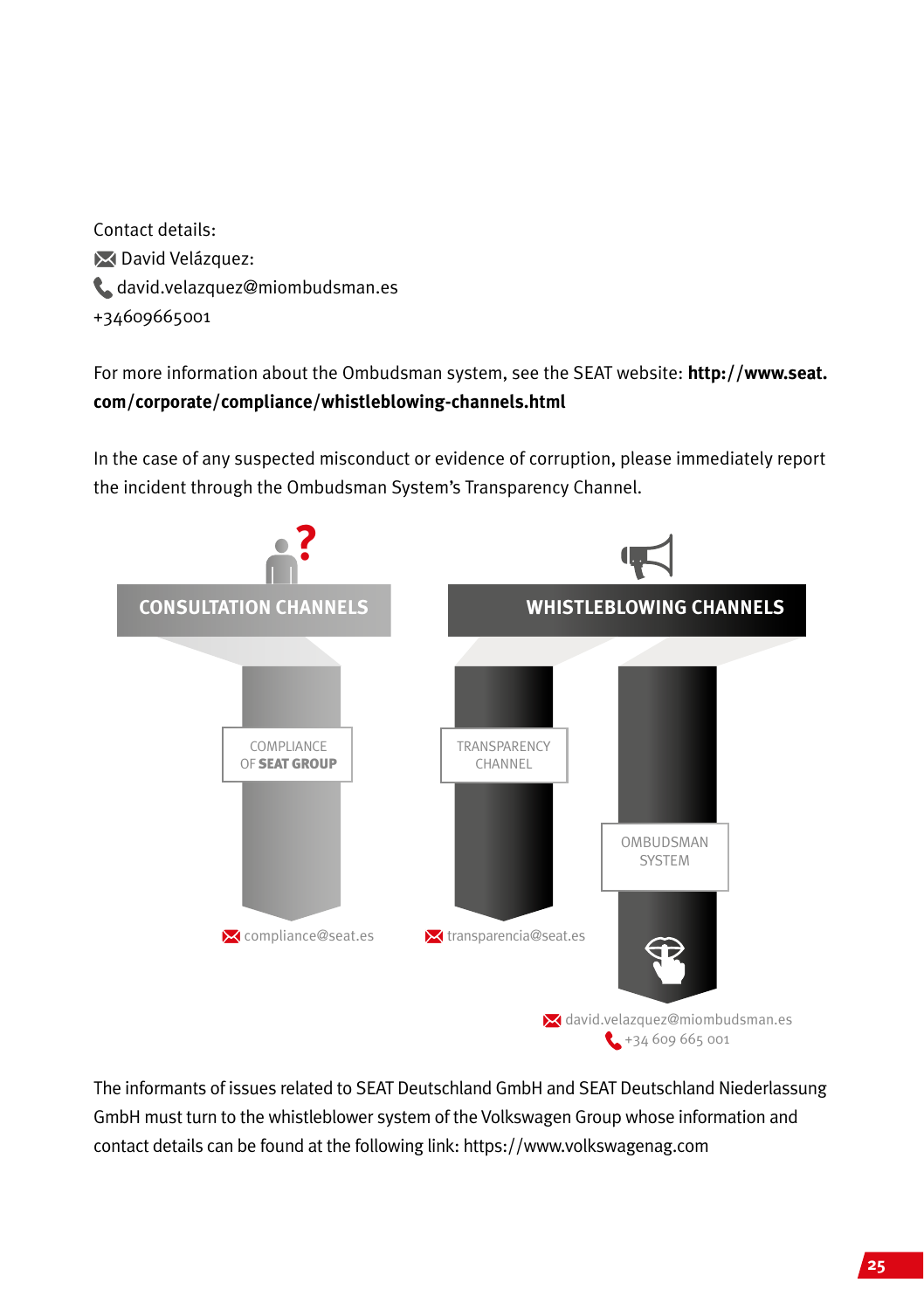

# **RELEVANT PUBLICATIONS ON ANTI-CORRUPTION**

#### Internal Standards

/ Code of Conduct of the SEAT Group

- / Organizational Manuals:
	- / AG 35, general guidelines on risk management, internal control and compliance.
	- / AG 15, prevention of conflicts of interest.
	- / AG 17, donations.
	- / AG 18, on gifts and invitations by SEAT to employees and third parties.
	- / AG 80, sponsorship.
	- / AD 50-17, prevention of money laundering and financing of terrorism.
	- / AG 14 SEAT Group's whistleblower system / reporting channels
	- / AG 60 Company vehicles

#### National

- / Organic Act 10/1995, dated November 23, of the Spanish Criminal Code
- / Act 19/2013, dated December 9, on Transparency, Access to public information and Good governance
- / Act 7/2007, dated April 12, of the Basic Law Statute of the Public Employees
- / Royal Legislative Decree 1/1995, dated March 24, of the Worker's Statute

### International

- / Summaries of the International and Community anti-corruption legislation against corruption: http://eur-lex.europa.eu/homepage.html?locale=en
- / Decalogue of Principles of Transparency and Corruption Prevention for Business (International Transparency, Spain 2012) http://www.transparencia.org.es/VERSION\_ ENGLISH/Principles\_Prevention\_Corruption\_Business.htm